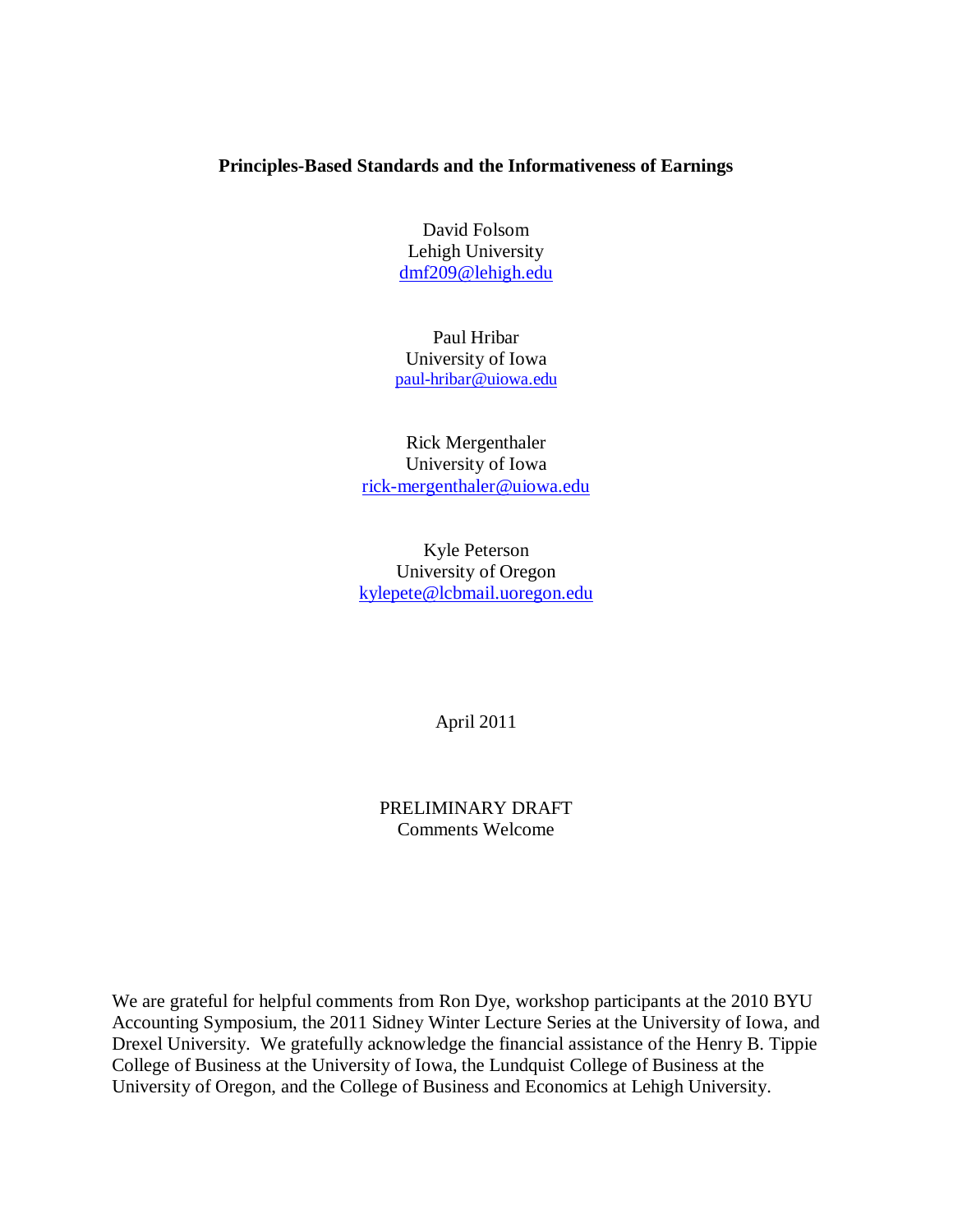### **Principles-Based Standards and the Informativeness of Earnings**

#### **Abstract**

This study examines the relation between principles-based standards and the informativeness of earnings. To examine this question, we construct a firm-level instrument that measures the extent to which firms rely on principles-based standards. We view standards on a continuum where standards that contain few rules-based characteristics are defined as being more principles-based and standards that contain many rules-based characteristics are defined as being more rules-based. We find that earnings are more informative, are more persistent, and better predict future cash flows when the firm relies on principles-based standards. This evidence is consistent with managers using the additional discretion provided by principles-based standards to more accurately convey the underlying economics of transactions to investors.

Keywords: rules, principles, standards, earnings informativeness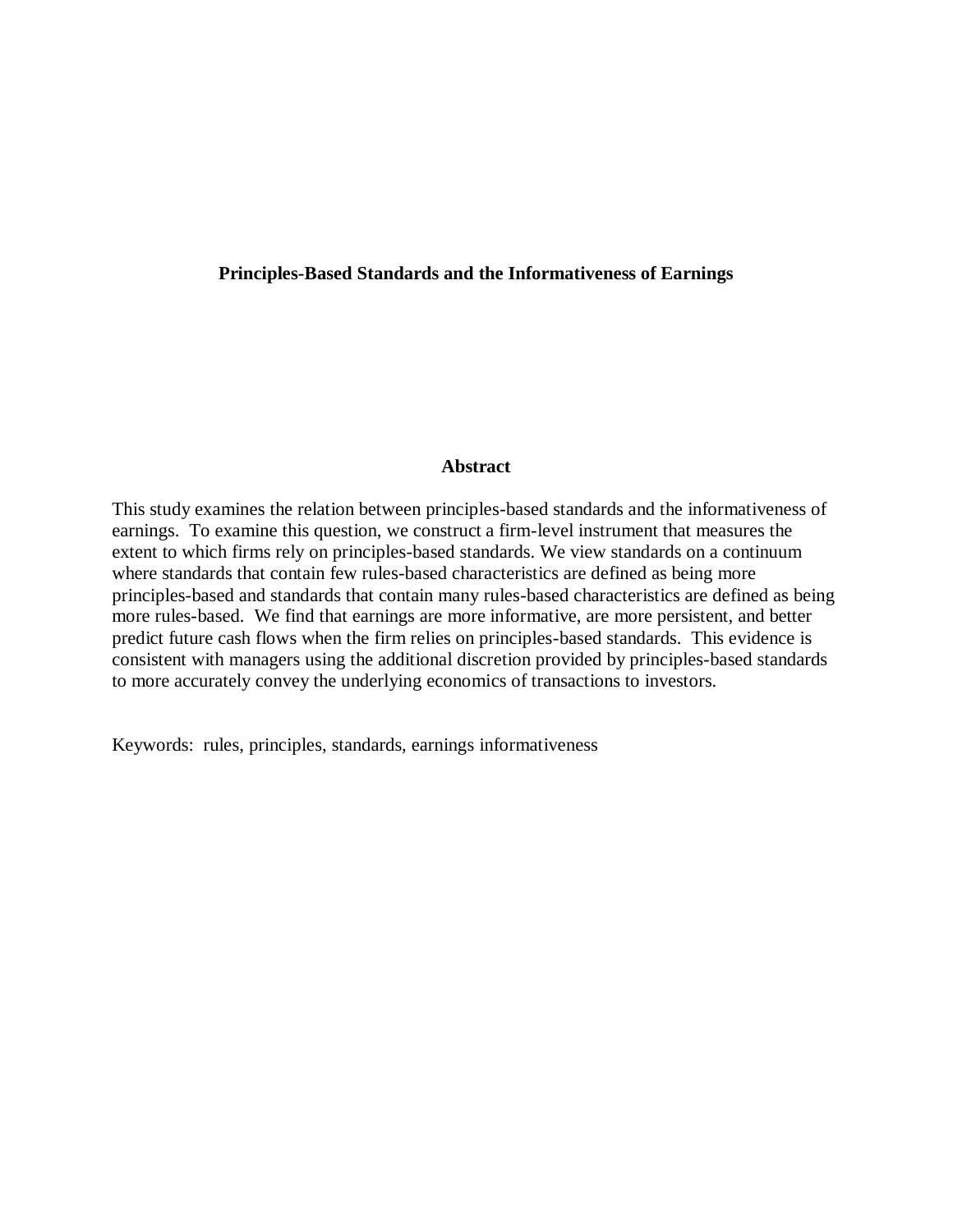### **1. Introduction**

 $\overline{\phantom{a}}$ 

This study examines the relation between principles-based standards and earnings informativeness. For parsimony, we refer to standards that contain fewer rules-based characteristics as being more principles-based and standards that contain more rules-based characteristics as being more rules-based.<sup>1</sup> Prior academic studies (e.g., Nelson 2003, Schipper 2003, and Bartov et al. 2003), regulators (SEC 2003, FASB 2002), and practitioners (e.g., DiPiazza 2006), consistently list the following as rules-based characteristics of accounting standards: (1) bright-line tests, (2) scope and legacy exceptions, (3) large volumes of implementation guidance, and (4) a higher level of detail. The debate over whether standards should be principles-based (i.e., contain few, if any, rules-based characteristics) intensified after several large accounting scandals were revealed around 2001(e.g., Enron, Worldcom, and Adelphia). In response to these accounting scandals, Congress (Sarbanes-Oxley Act 2002) required the SEC to investigate the implications of shifting to more principles-based accounting standards. A fundamental question about such a shift is the impact of principles-based standards on the informativeness of earnings. This study provides such evidence.

Academics and standard setters debate whether principles-based accounting standards increase or decrease earnings informativeness. As outlined in the SEC (2003) and FASB (2002) reports, some argue that earnings are more informative when standards are principles-based. They contend that principles-based standards do not have bright-line thresholds or exceptions that allow managers to structure transactions that technically comply with a standard while

<sup>&</sup>lt;sup>1</sup> Schipper (2003) notes that U.S. GAAP is based on principles and thus is principles-based. However, she also notes that certain characteristics create the perception that U.S. GAAP is rules-based. While we agree with Schipper (2003), for parsimony and to be consistent with the prior literature (e.g., Nelson 2003) and regulators (e.g., SEC 2003), we refer to standards that contain fewer (more) of these characteristics as being more principles-based (rulesbased).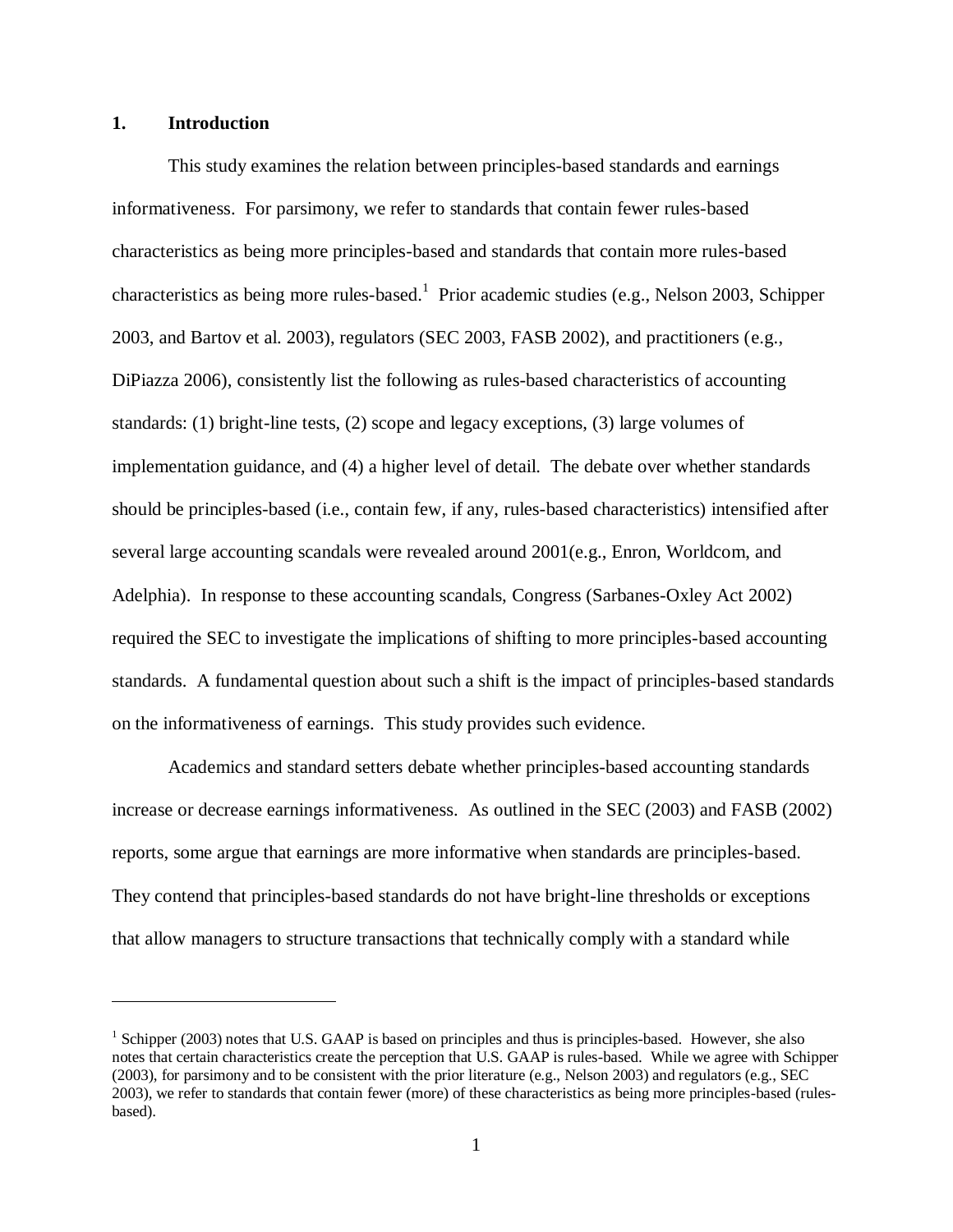circumventing its intent. The Big Four accounting firms have stated that principles-based standards will encourage managers to utilize financial reporting as an act of communication rather than an act of compliance (DiPiazza et al. 2006). The central tenet of their statement suggests that companies using more principles-based standards will report more informative earnings than firms that use more rules-based standards. On the other hand, some argue (e.g., Herz 2003) that principles-based standards provide more opportunities for managers to use their discretion to obfuscate earnings, thereby reducing earnings informativeness. This argument suggests that rules-based standards provide guidelines that prevent management from abusing GAAP to manipulate earnings. Given the contrasting arguments regarding the impact of principles-based standards on earnings informativeness, it is unclear whether principles-based standards increase or decrease the informativeness of earnings.

We address this issue by exploring whether firms that rely more on principles-based standards have more informative earnings than firms that rely more on rules-based standards. To empirically examine this issue, we need a firm-specific measure of the extent to which individual companies rely on principles-based standards. This requires measuring both the extent to which different accounting standards are rules- or principles-based *and* estimating the extent to which firms rely on each standard. Consistent with Nelson (2003), we assert that accounting standards lie along a continuum with respect to the degree to which they exhibit rules-based characteristics. Standards with relatively few rules-based characteristics are defined as "principles-based", while those with several rules-based characteristics are defined as "rules-based".

We assign individual companies a score that reflects the extent to which they rely upon principles- or rules-based standards by examining the frequency with which they mention different standards in their annual financial statements. Combining this measure of each firm's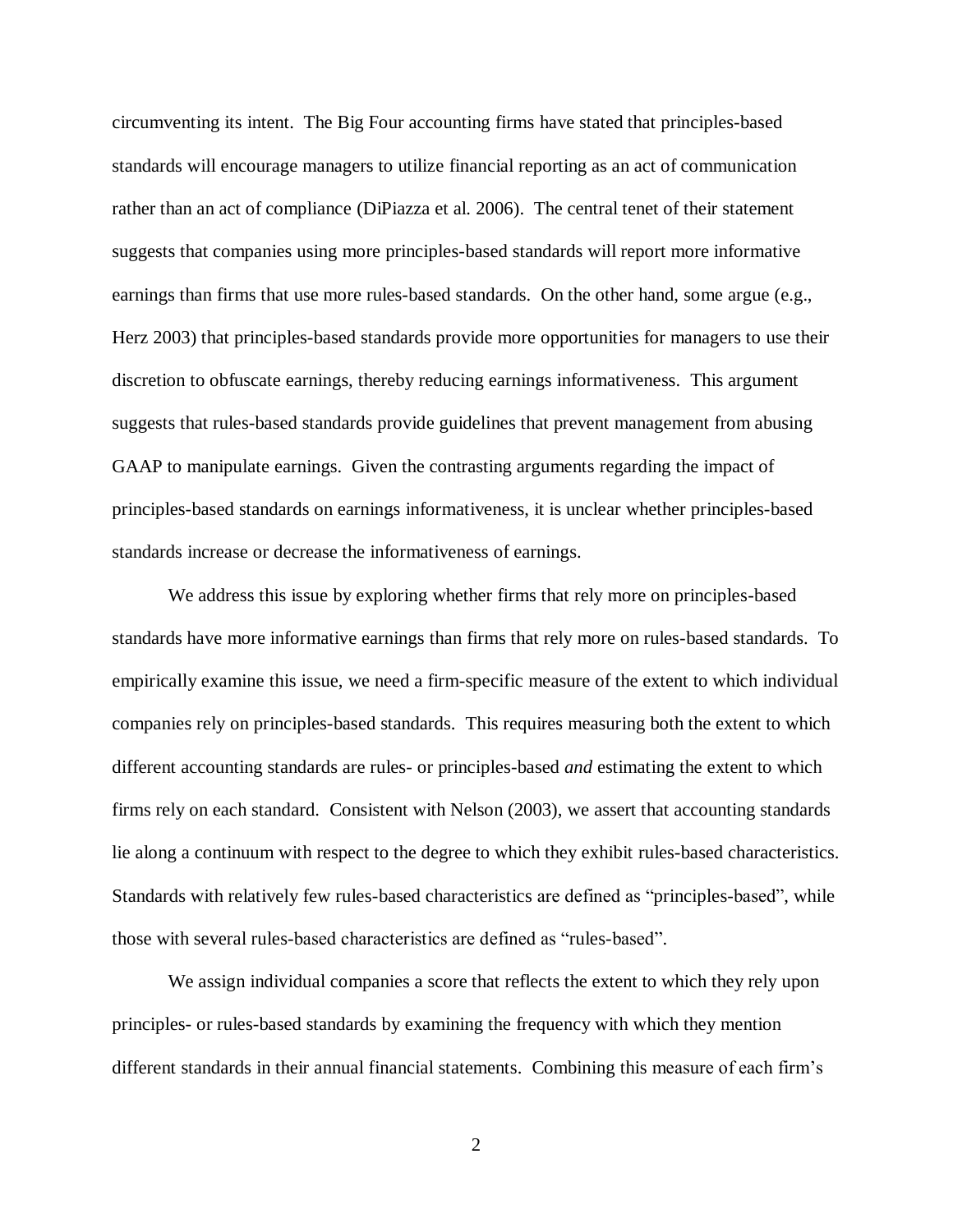reliance on individual standards with an assessment to which each individual standard is rules- or principles-based gives us a firm-year measure of the extent to which a company's earnings are generated more by rules- or principles-based standards. Using this combined measure, we are able to investigate how the informativeness of earnings is impacted by companies' reliance on principles-based standards. We measure earnings informativeness three ways: (1) the relation between earnings and contemporaneous returns, (2) the persistence of earnings, and (3) the association between current earnings and future cash flows.

We rely on Mergenthaler (2010) to quantify the extent to which U.S. GAAP accounting standards contain rules-based characteristics. Mergenthaler (2010) creates an instrument (*RBC1)* that measures whether U.S. GAAP accounting standards contains each of the four rules-based characteristics listed previously. He applies this methodology to an exhaustive set of standards, including SFASs, APBs, ARBs, and select EITFs and SABs. Mergenthaler (2010) and Donelson et al. (2010) further validate this measure by ensuring it (1) corresponds with the SEC's classification of a small subset of standards, (2) identifies IFRS standards as being more principles-based, and (3) represents a single underlying factor. Their analysis, which we do not repeat in this paper, suggests that *RBC1* is a reasonable proxy for capturing the presence or absence of rules-based characteristics in specific accounting standards. We therefore use *RBC1* to capture the extent to which each standard is principles-based or rules-based.

We use textual analysis to create a firm-level instrument that measures the extent to which firms rely on individual standards. Specifically, we develop keyword lists for each U.S. GAAP standard and count the number of times each firm uses these keywords in their annual 10- K report.<sup>2</sup> We validate our key word list by having the national office of one of the Big Four

 $\overline{\phantom{a}}$ 

 $2^2$  The key word list we utilize is documented in the Appendix.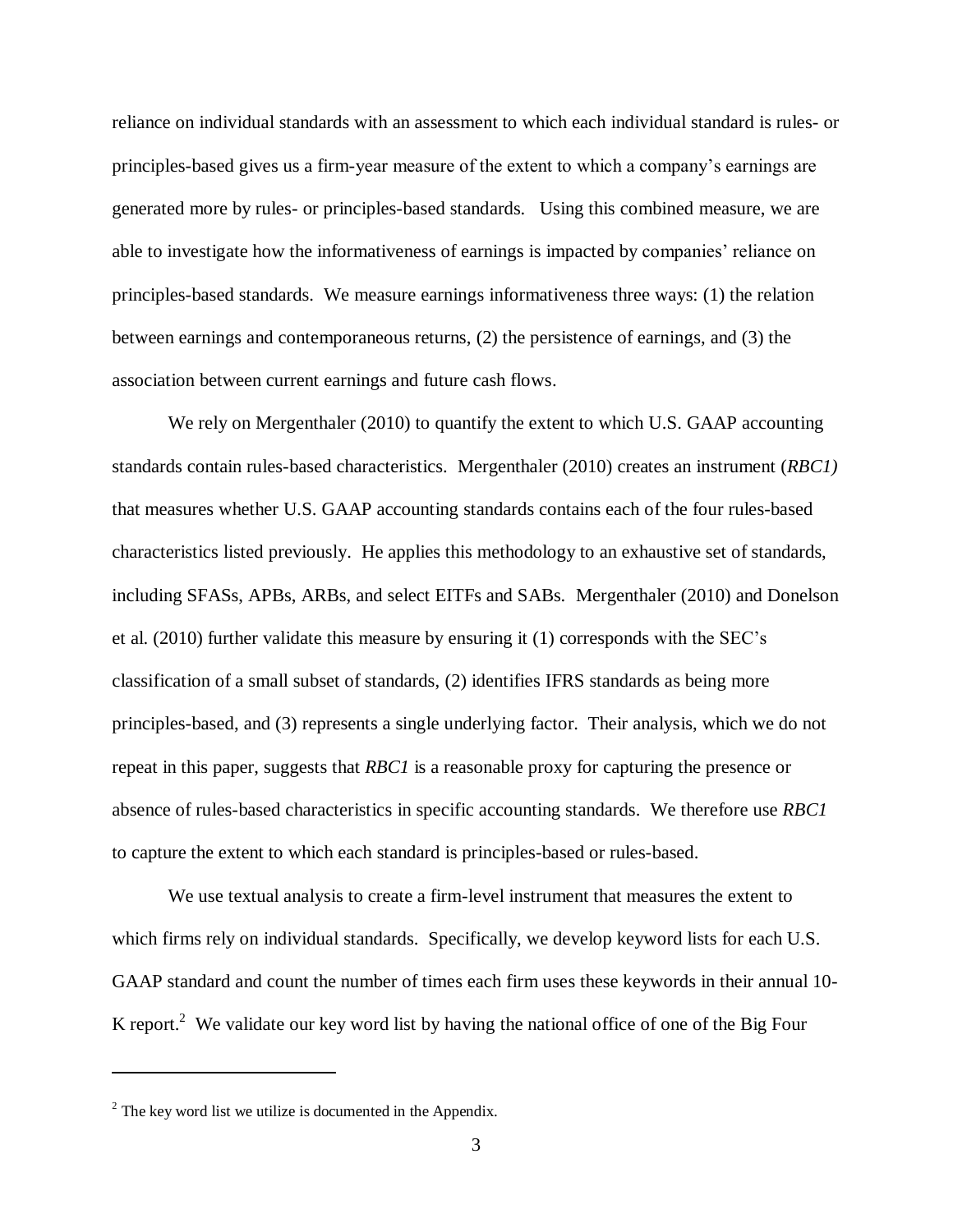auditing firms review the key word list for accuracy and completeness. We assume firms will devote more time discussing items that have a larger impact on their financial reporting. Thus, standards that are mentioned more often in the company's 10-K relative to how often the standard is mentioned in the average firm's 10-K, receive greater weights in computing a weighted average principles-continuum score for the firm. Higher values of this weighted average measure, labeled *PSCORE*, suggest the firm relies more on principles-based standards (i.e., standards containing few, if any, rules-based characteristics), while lower values suggest the firm relies more on rules-based standards (i.e., standards containing many rules-based characteristics).

We recognize that isolating rules-based characteristics in accounting standards from the underlying transactions is difficult, if not impossible using archival data. Thus, our measure, *PSCORE*, likely captures not only the extent to which firms' rely on principles-based standards, but also certain characteristics of the underlying economic transactions governed by the standard. For example, if complex transactions require additional detail and implementation guidance to ensure that firms properly account for these transactions, then an association between earnings informativeness and principles-based standards would reflect the impact of both rules-based characteristics and the complexity of the transaction. To address this issue, we control for some more obvious characteristics that may be correlated with rules-based characteristics—namely complexity and firm size. However, we recognize that parsing out the underlying transaction from the standard's characteristics may not be possible empirically, and thus our empirical tests examine the joint hypothesis that principles-based standards and their underlying transactions impact the informativeness of earnings.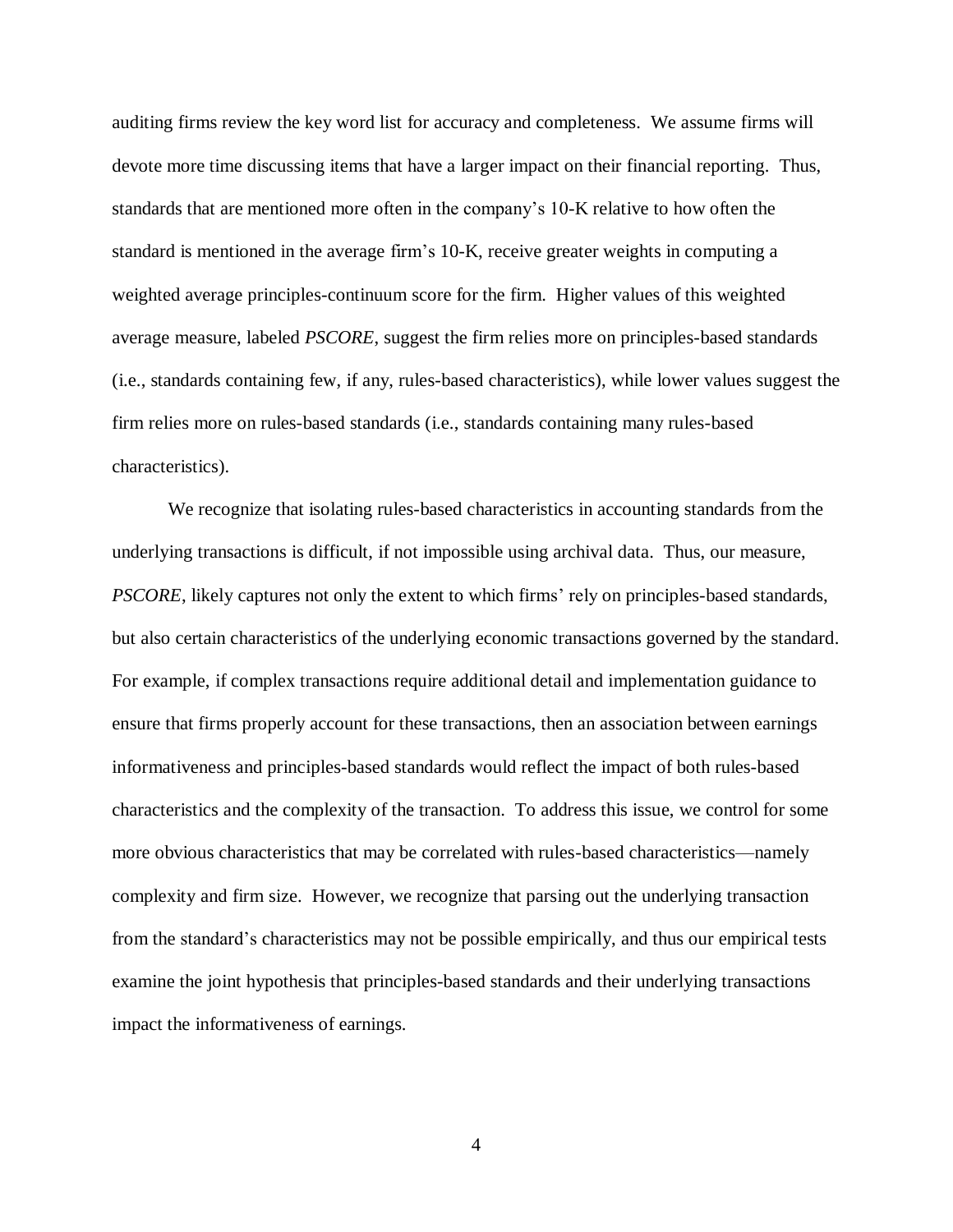Our sample includes firms with requisite Compustat, CRSP, and I/B/E/S data. Our sample period begins in 1994, when 10-K reports became electronically available on the SEC's website, and ends in  $2006$ <sup>3</sup> Our primary research question is whether firms' use of principlesbased accounting standards affects the informativeness of their reported earnings. We examine this question using three different approaches. First, we investigate the earnings-response coefficient using annual earnings and contemporaneous returns. We find that the relation between earnings and returns strengthens when firms rely more on principles-based standards. Second, we examine whether principles-based standards affects the persistence of earnings. We find that earnings are more persistent when firms use more principles-based standards. Last, we investigate whether the use of principles-based standards affects the association between current earnings and future cash flows. We find that earnings have a stronger association with one-yearahead cash flows when the firm relies more on principles-based standards. Overall, our findings are consistent with managers using the discretion provided by principles-based standards to better convey information in earnings to market participants.

This study provides at least three important contributions. First, this study complements prior literature that explores the impact of principles-based characteristics on earnings management, litigation, and fraud (see, e.g., Mergenthaler 2010, Nelson et al. 2002, and Donelson et al. 2010) by expanding the focus beyond situations that involve egregious cases of earnings management. In contrast to these studies, our study explores the impact of principlesbased standards on all firms' earnings, not just firms that have committed an accounting irregularity. Second, this study develops a firm-level measure of the extent to which a firm's earnings is influenced by rules- and principles-based standards. This measure can be used to

 $\overline{a}$ 

 $3$  The RBC standard score is measured through 2006 in Mergenthaler (2010); hence, our sample period is constrained by this ending measurement time frame.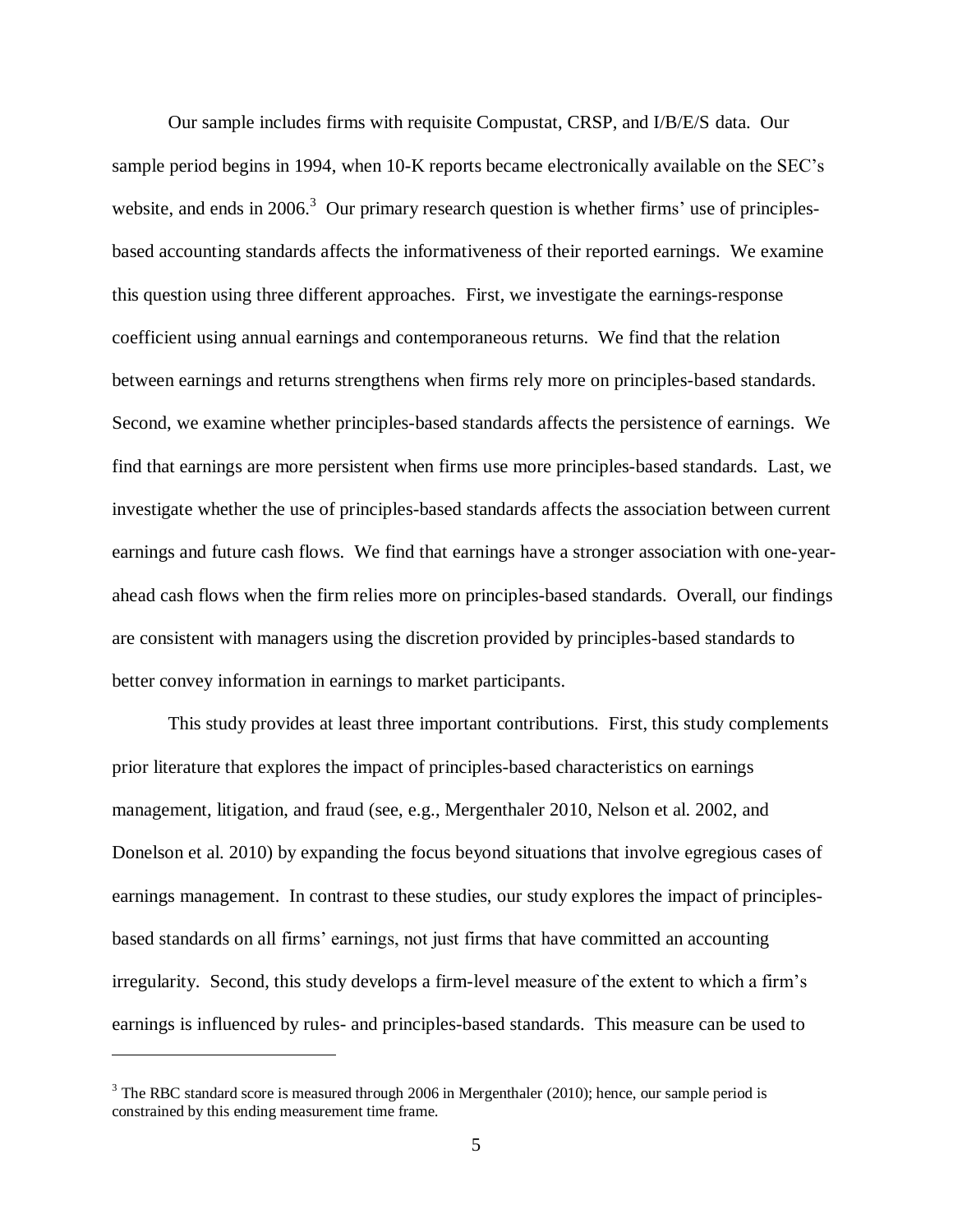explore other research questions, such as the impact of principles-based standards on financial statement comparability. Third, this study provides additional relevant information that can be considered by regulators when deciding whether to adopt more principles-based standards. However, we caution that our findings are only one piece of information to be considered and recognize that standard setters should consider all of the costs and benefits in deciding whether to adopt more principles-based standards. Thus, this study is not intended to resolve the debate, but rather provide additional input that can be considered in the deliberation surrounding Congress' call to adopt more principles-based accounting standards in the U.S.

The remainder of the paper is organized as follows. Section 2 describes the related prior research in this area. Section 3 outlines our research methodology. Section 4 discusses our sample selection and presents our results. Finally, Section 5 concludes.

### **2. Prior Research**

In this section, we discuss why principles-based standards may affect the informativeness of accounting earnings. First, we examine past literature regarding the role of managerial discretion and its potential impact on earnings informativeness. We then consider some recent arguments about how principles-based standards facilitate or hinder earnings informativeness. Finally, we discuss our empirical predictions.

#### *2.1 Managerial Discretion and Earnings Informativeness*

Prior research has debated whether managers use discretion in accounting to "reveal or conceal‖ information to outside stakeholders. For example, the past literature (see, Healy and Whalen 1999, Dechow and Skinner 2000, and Fields et al. 2001 for a review) is replete with evidence suggesting that managers, at times, manage earnings or conceal information to achieve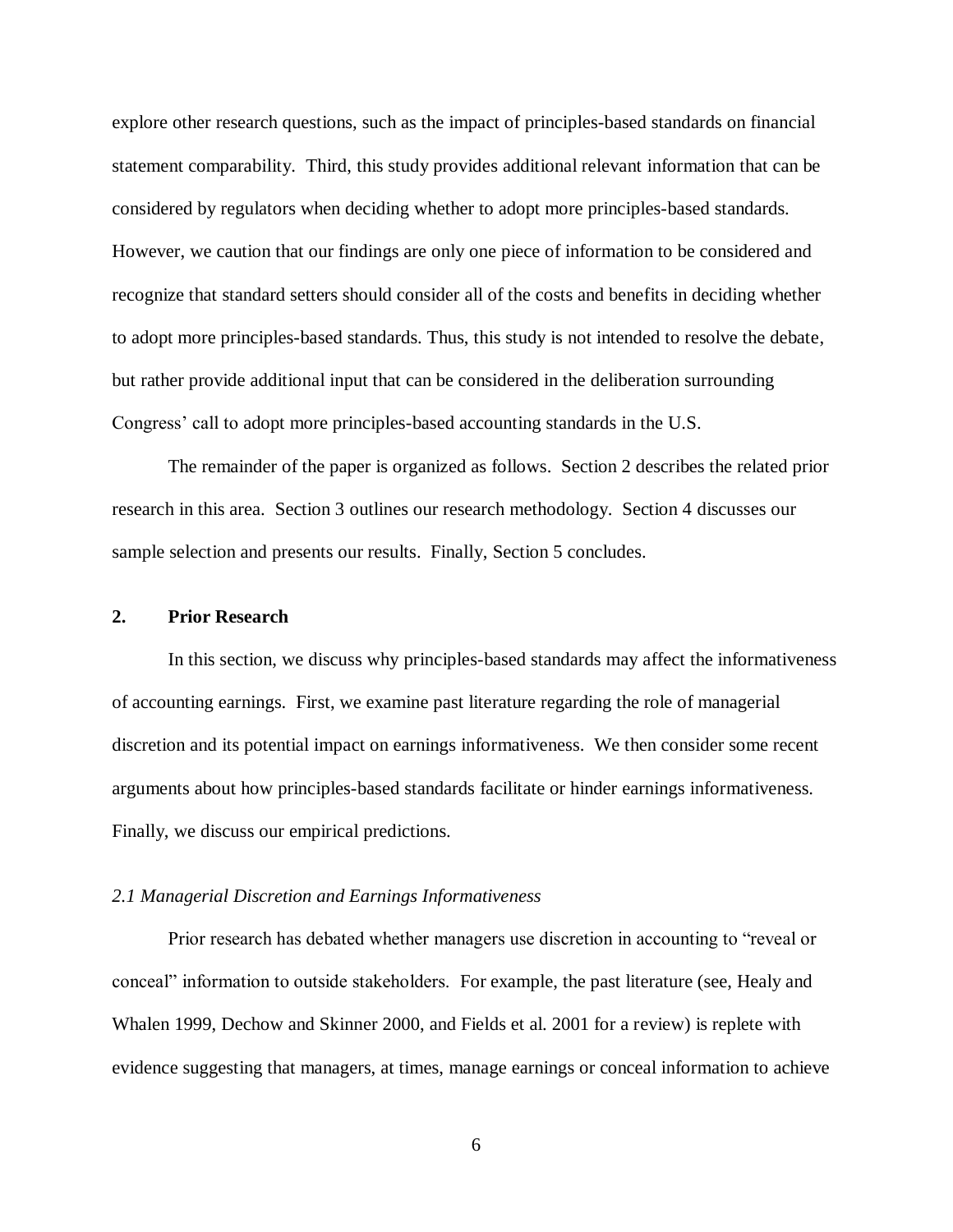a desired financial reporting outcome (e.g., maximize compensation, circumvent debt covenant violations, avoid stock price declines, etc.). Other studies document that executives use their discretion to reveal information to investors (Subramanyam 1996; Kanagaretnam, Lobo and Yang 2004; Louis and Robinson 2005; Badertscher et al. 2010).

One prevailing belief is that principles-based standards affect executives' ability to convey information to investors via earnings. Holthausen and Verrecchia (1988) demonstrate that the uncertainty about firm value and the noise in the information signal impact the magnitude of price reactions to information. To the extent that principles-based standards introduce noise or allow management to introduce noise into earnings, then one would expect principles-based standards to impact the magnitude of stock price responses to earnings. Thus, through this mechanism, the informativeness of earnings may be impacted by principles-based standards. In the following two sections, we discuss various arguments that suggest that principles-based standards either reduce or increase the noise in earnings.

#### *2.2 Principles-Based Standards and Increases in the Informativeness of Earnings*

Some argue that principles-based standards are more informative because they do not have rules that provide executives with a roadmap showing them how to structure transactions to obfuscate poor financial performance. For example, APB 18 gives specific guidance prescribing when the equity method should be used to account for an investment. Specifically, APB 18 indicates that "an investment (direct or indirect) of 20 percent or more...should lead to a presumption‖ that the company has significant influence over its investment and thus should account for the investment using the equity method. In turn, the company is required to record its share of the investment's earnings. Under this standard, a firm not wishing to recognize its share of the investment's earnings could structure their investment purchases to ensure they'll be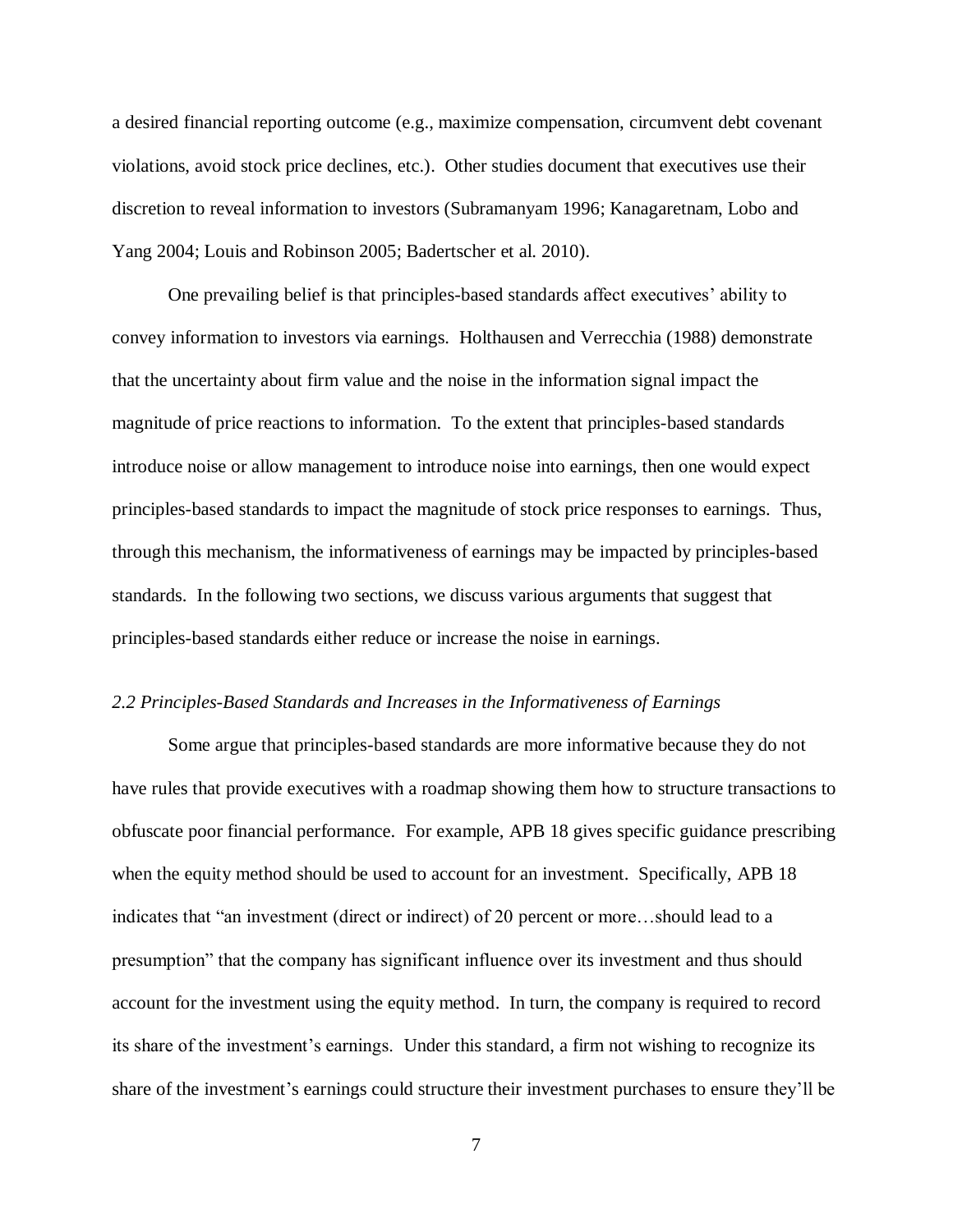classified as available for sale securities (i.e., ensure they own less than 20% of the investment) and thus avoid accounting for the investment under the equity method. This transaction structuring would benefit the firm because the change in value of available for sale securities only gets recognized in earnings when the investment is sold. Consistent with this argument, Comskey and Mulford (1986) find that there is an abnormal amount of firm investment just around the 20 percent threshold required by APB 18. In sum, proponents of principles-based standards argue that principles-based standards prevent executives from manipulating how they account for a transaction and thus argue that principles-based standards will produce more informative earnings.

Others argue that principles-based standards allow managers to more accurately convey the substance of a transaction because they lack detailed and specific guidance (Dye and Sunder 2001). For example, bright-line thresholds, implementation guidance, and detailed accounting rules may force executives to record transactions in ways that obscure economic realities. Thus, in effect, executives are boxed into accounting for transactions in a prescribed way even though the required accounting method doesn't reflect the underlying economics of the transaction – which introduces noise into earnings and lowers the informativeness of earnings. On the other hand, principles-based standards allow managers the freedom to exercise their professional judgment in selecting how to account for a transaction that best conveys the underlying economics of the transaction, thus producing more informative earnings.

Finally, one could argue that principles-based standards are less complex because they do not contain exceptions, volumes of implementation guidance, and extraordinary detail. Donelson et al. (2010) find that rules-based violations are less likely to result in a class action lawsuit and argue that this may be driven by the complex nature of rules-based standards. In effect they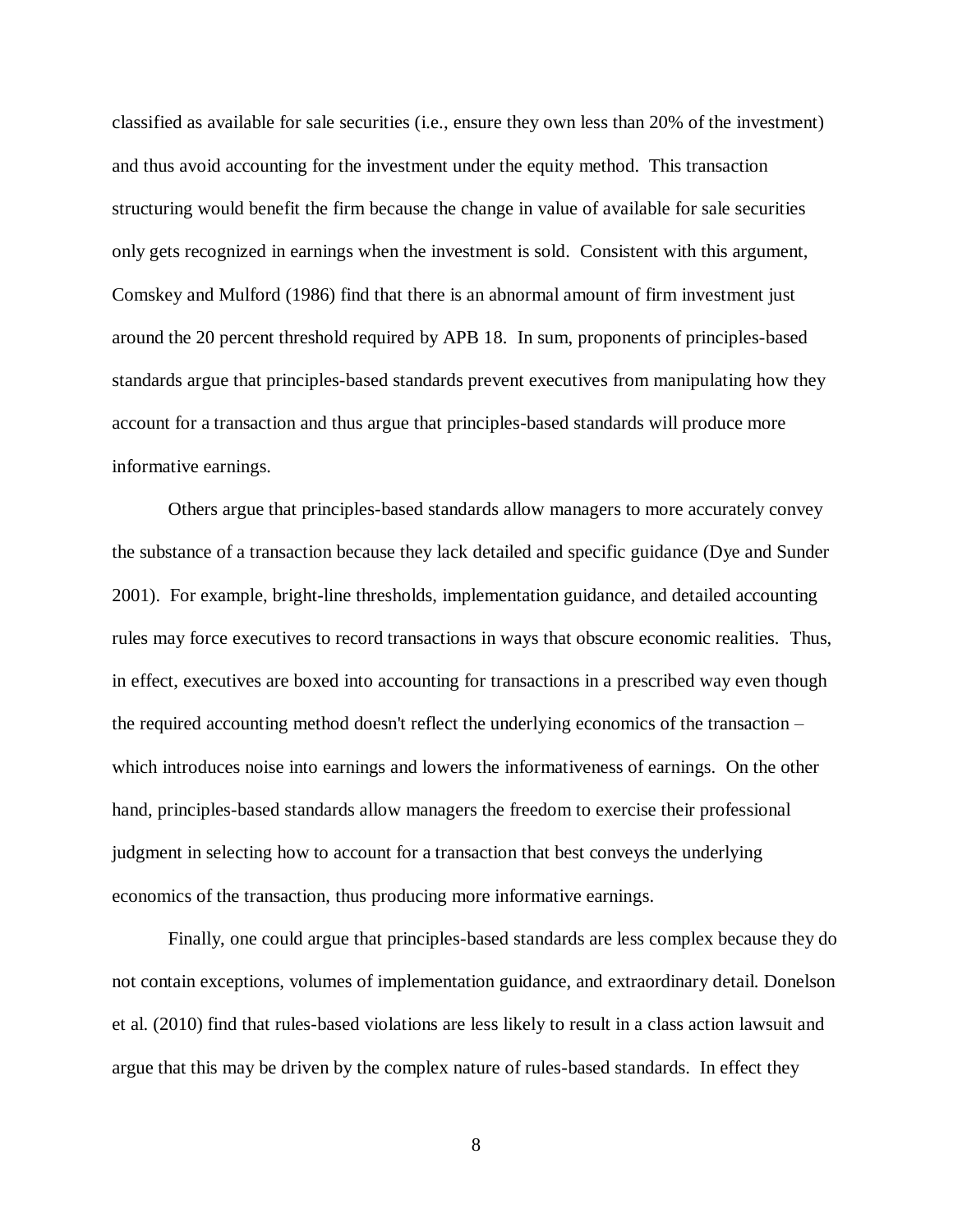argue that the complexity of rules-based violations make it more difficult to demonstrate that executives acted with the intent to defraud. Sir David Tweedie (2007), former Chairman of the IASB, supports this view and states that standards "frequently baffle many accountants so much so that few audit partners can complete an audit without relying on the advice of experts within the firm." In addition, if standards "baffle" many accountants, then executives may commit more errors when standards are complex. Overall these arguments suggest that managers are more likely to commit errors and manipulate earnings in complex areas of GAAP, suggesting that less complex principles-based standards will produce less noisy and more informative earnings.

#### *2.3 Principles-Based Standards and Decreases in the Informativeness of Earnings*

In contrast to the above arguments, many contend that principles-based standards reduce the informativeness of earnings. The first of these arguments assumes that managers will use the discretion provided by principles-based standards to manipulate earnings opportunistically. Robert Herz (2003), FASB Chairman, indicates that "some point to recent events in the U.S. as evidence that preparers and auditors cannot be trusted to properly exercise professional judgment with objectivity and courage." These proponents argue that detailed implementation guidance and specific rules prevent managers from exercising opportunistic judgments in financial reporting that add noise to earnings signals. Even while acknowledging that transaction structuring may occur under rules-based standards, these proponents argue that principles-based standards allow managers to use their judgment opportunistically, leading to less informative earnings.

From a regulatory perspective, it may be more difficult to regulate principles-based standards because regulators cannot easily identify intentional GAAP violations of principles-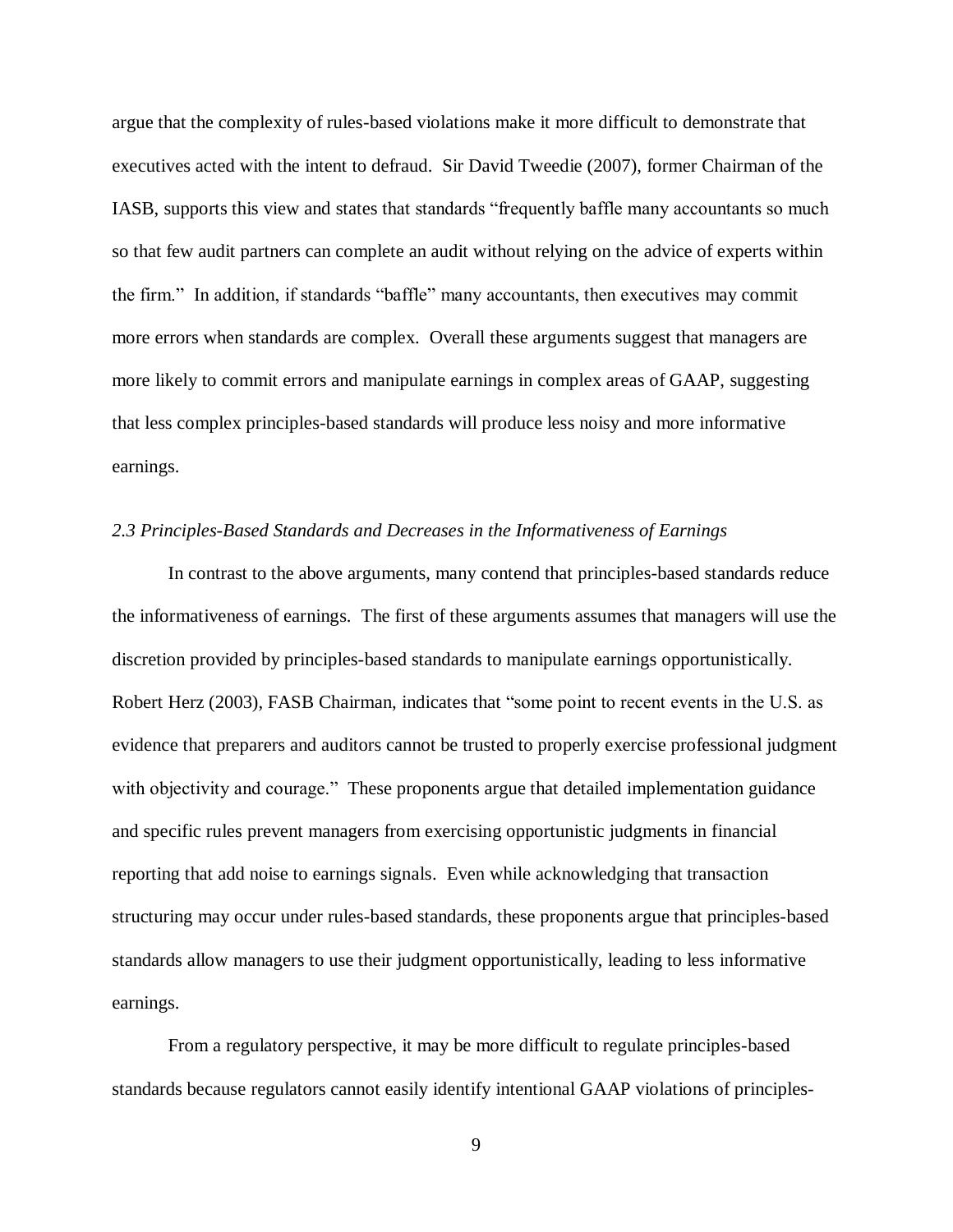based standards. Schipper (2003) indicates that detailed guidance may provide auditors and companies with a "common knowledge base and a common set of assumptions." Assuming this common understanding leads companies to account for transactions in a similar fashion, identifying deviations from the behavioral norm should be easier. Thus, the lack of detailed guidance may make it more difficult to identify GAAP violations and lower the probability of detection by regulators or investors. Thus, one could argue that executives will take advantage of this reduced detection probability associated with principled-based standards and manipulate earnings more often and in greater magnitudes, leading to less informative earnings.

## *2.4 Predictions*

In summary, proponents and critics of principles-based standards suggest that principlesbased standards impact the informativeness of earnings, but they differ in whether principlesbased standards augment or diminish the informativeness of earnings. Thus, we make no directional predictions. A positive relation between principles-based standards and earnings informativeness is consistent with managers using the increased discretion to reveal important, future-looking information to investors while a negative relation suggests that rules discourage executives from making opportunistic judgments.

#### *2.5 Economic Transactions and Accounting Standards*

One cannot easily parse out the effects of a standard from the effects of the underlying transaction the standard describes. Thus any empirical test using archival data examining the impact of different forms of accounting rules on reporting outcomes is a joint test of the characteristics of the standard and the characteristics of the underlying transactions. Although empirical researchers can attempt to control for some of the characteristics of the underlying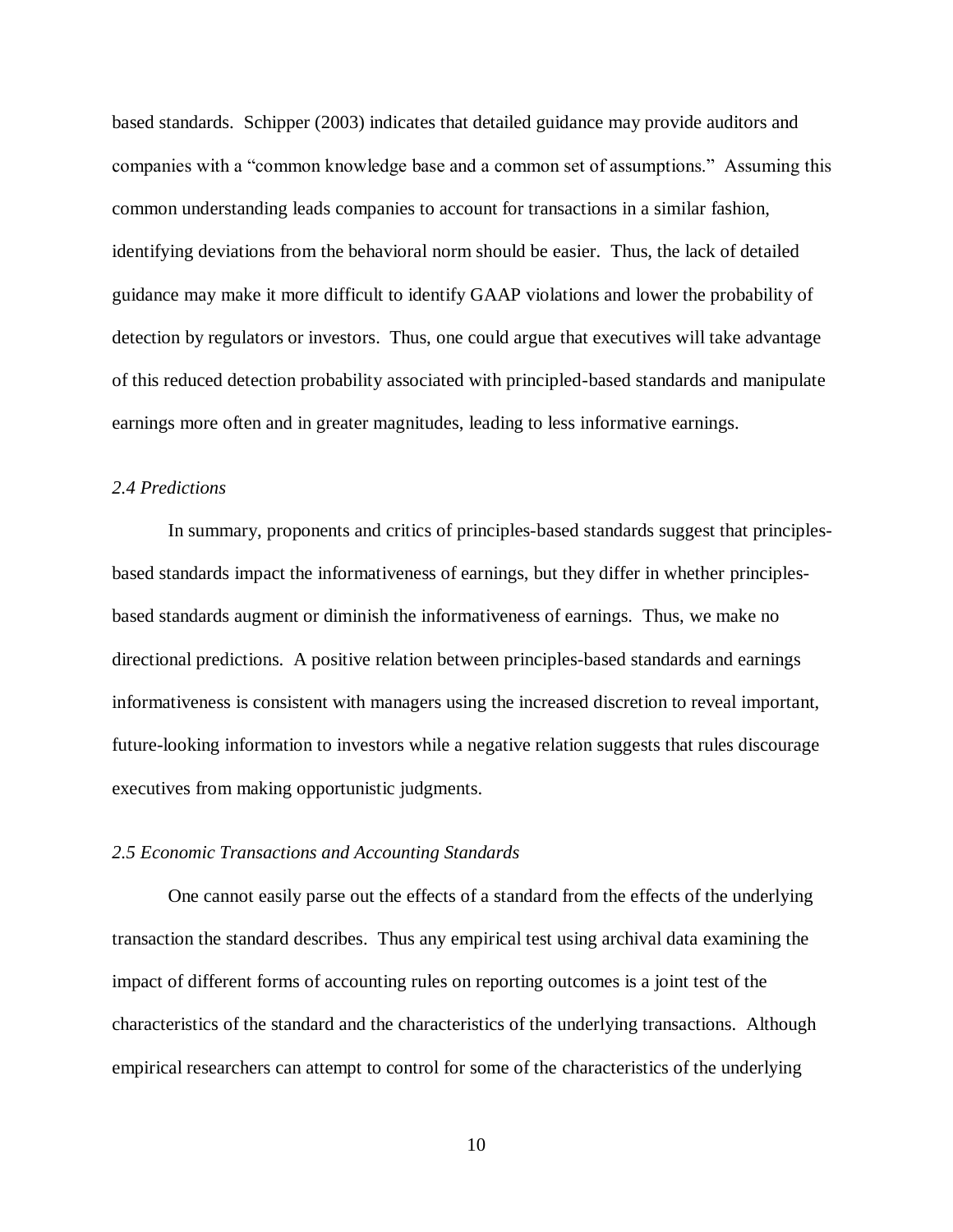transaction (e.g., complexity of transactions), we believe disentangling these two concepts is difficult, if not impossible.

Thus, our empirical tests examine the joint effects of rules- versus principles-based accounting standards and transaction characteristics on earnings informativeness. Examining this hypothesis still informs standard setters, practitioners, and accounting researchers regarding how standards affect the usefulness of accounting information. For example, standard setters facing variability in transaction complexity may continue to formulate standards that are principled-based and lacking many rules-based characteristics. SFAS 5 governing contingent liabilities is an example of a principled-based standard that governs the financial reporting for a set of complex transactions. Firm managers frequently have choices regarding the form of transactions they engage in (e.g., leasing or buying equipment) that will directly affect the type of standard governing financial reporting. Real earnings management techniques (see Roychowdhury 2006) highlight managers using their discretion in transaction choice to influence financial reporting outcomes. Managers may consider the rules-based characteristics embedded in accounting standards when making these economic decisions. Recognizing these various incentives, understanding these effects also provides academic researchers opportunity to better understand the role of accounting in informational markets.

#### **3. Research Methodology**

#### *3.1 Measuring PSCORE*

We build upon Mergenthaler's (2010) standard-level measure by developing a firm-level instrument that measures the degree to which firms rely on principles-based standards (labeled *PSCORE*). Mergenthaler identifies four key rules-based characteristics that practitioners, standard setters, and prior literature (see, e.g., FASB 2002, Nelson 2003, Schipper 2003, SEC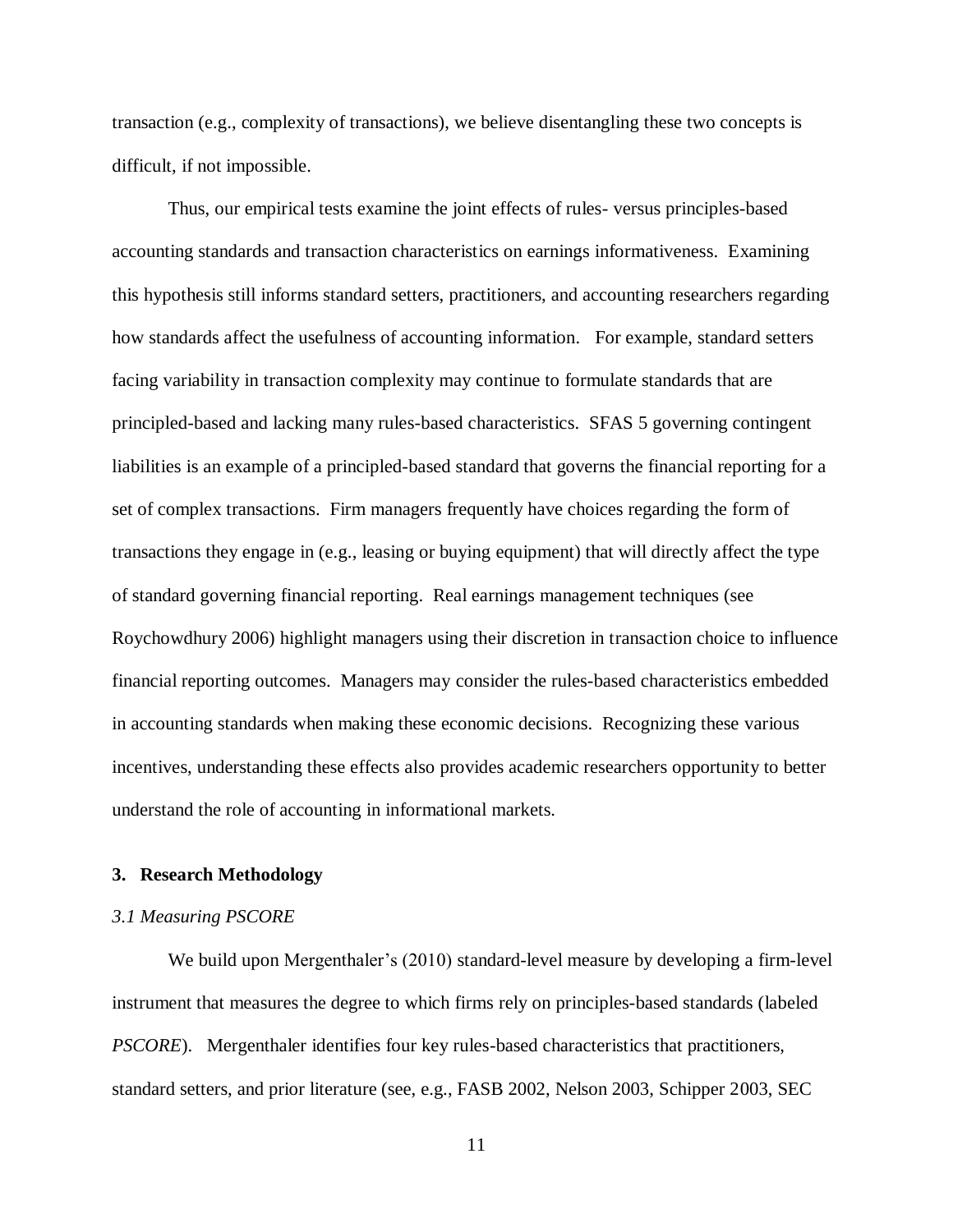2003, and U.S. House of Representatives Financial Services Committee 2006) typically cite as the difference between principles-based and rules-based standards. These characteristics are: (1) the inclusion of bright-line thresholds, (2) the presence of scope and legacy exceptions allowed by the standard, (3) large volumes of implementation guidance, and (4) higher levels of detail. We utilize *RBC1* from Mergenthaler (2010) as a measure of how individual standards compare on a principles- to rules-based continuum (e.g., a lower *RBC1* score indicates a standard is relatively more principles-based). This measure identifies the occurrence of the four above characteristics. Thus, the minimum score is zero (i.e., the standard contains none of the above characteristics) and the maximum score is four (i.e., the standard contains all of the above characteristics).

We estimate firms' reliance on individual standards using a textual analysis technique. Specifically, we develop keyword lists for each U.S. GAAP standard and count the number of times each firm uses these keywords in its annual 10-K report. For example, the textual analysis search terms used for SFAS 34 - Capitalization of Interest Cost are (1) "interest" within two words (forwards or backwards) of "cost," and (2) common titles of the standard including "SFAS 34," "FAS 34," or "FASB Statement No. 34." The national office of a Big Four Auditing Firm reviewed our keyword list for accuracy and completeness, giving us some assurance our keywords are appropriate. A complete listing of the search terms used for each standard can be found in the Appendix.

Using a textual analysis programming language, we count the number of times the key word search terms are mentioned in the company's  $10$ -K filing.<sup>4</sup> Then, we measure the relative importance of the standard to the firm by standardizing the firm count (*firm\_countits*). Thus, we

 $\overline{\phantom{a}}$ 

 $4$  We remove any tables and exhibits from the 10-K and parse just the text for html filers.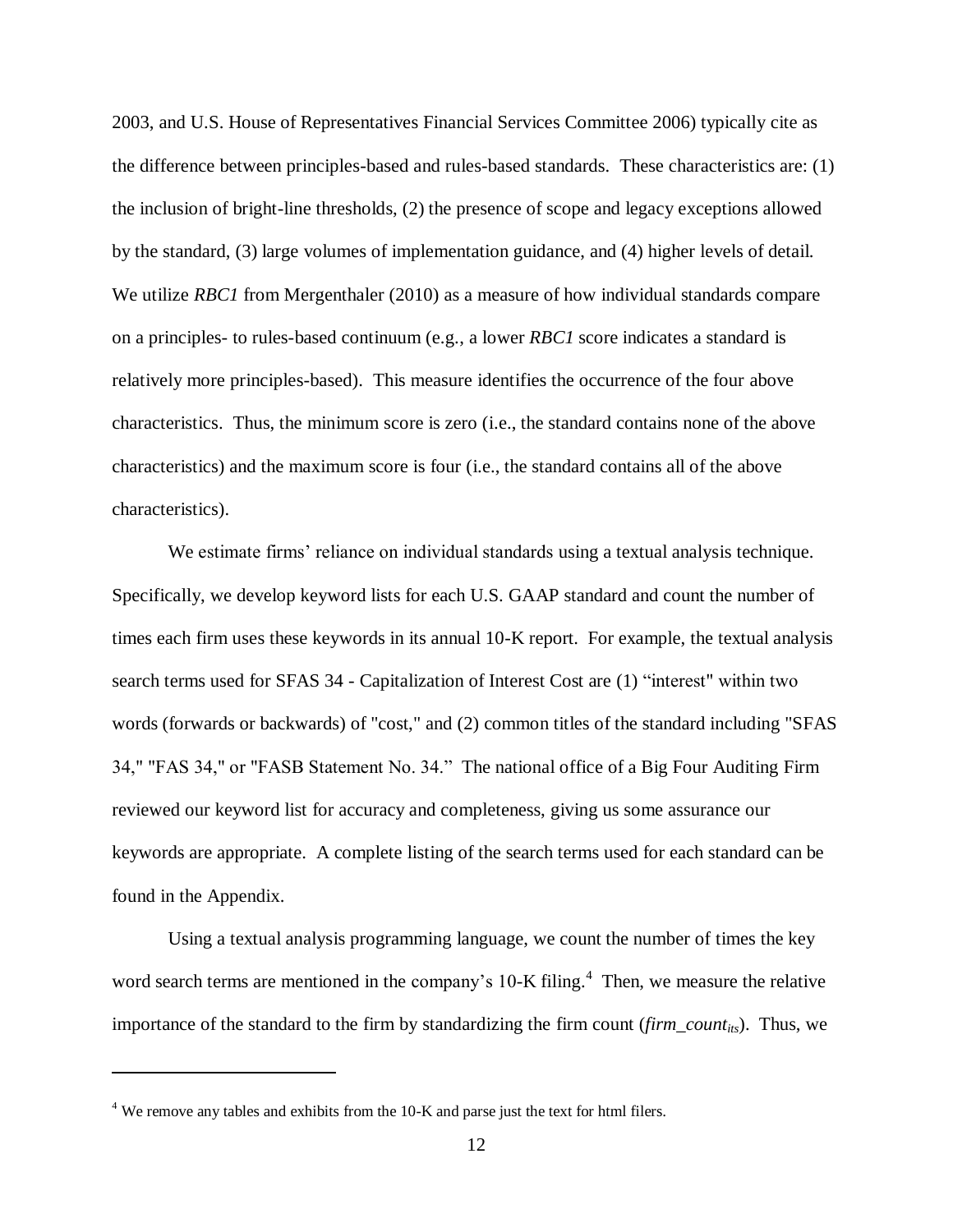subtract the average firm count of standard *s* in year *t* from the count for firm *i* in year *t* for standard *s*. We then divide this demeaned word count by the standard deviation of the firm count for standard *s* in year *t*:

$$
REL\_IMP_{its} = \frac{(firm\_count_{its} - avg\_firm\_count_{ts})}{std\_dev\ (firm\_count_{ts})}
$$
(1)

This process yields a standardized score that measures the importance of each standard to the firm relative to that of other firms. This is important for several reasons. First, certain search terms may be mentioned more often than others due to the precision of the search terms. The above-mentioned process standardizes the firm count to remove the impact of more prolific word counts. Second, the process outlined in formula (1) above creates a standardized weight that captures the importance of the standard to the firm as compared to other firms. This is important because our tests investigate cross-sectional difference in earnings informativeness; therefore, it is important to have a measure that also captures cross-sectional differences in the importance of standards across firms. Finally, to ensure all weights are positive and to give a zero weight to any standard a firm does not rely upon (e.g., zero keyword counts for a standard), we add back the minimum standardized score for standard *s* in year *t*.

After creating this standardized relative importance weight (*REL\_IMPits*), we calculate the *PSCORE* by multiplying the standardized relative importance weight (*REL\_IMPits*) by the corresponding standard's principle-based score (*RBCts*) and sum this weighted individual standard score across all standards as follows:

$$
PSCORE_{it} = -1 * \Sigma_{s=1}^{S} (REL\_IMP_{its} \times RBC1_{ts})/S
$$
 (2)

where *i* is firm, *t* is year, *s* is the particular standard, *REL\_IMP* is described above, and *RBC1* is obtained from Mergenthaler (2010). We multiply the score by negative one so that higher values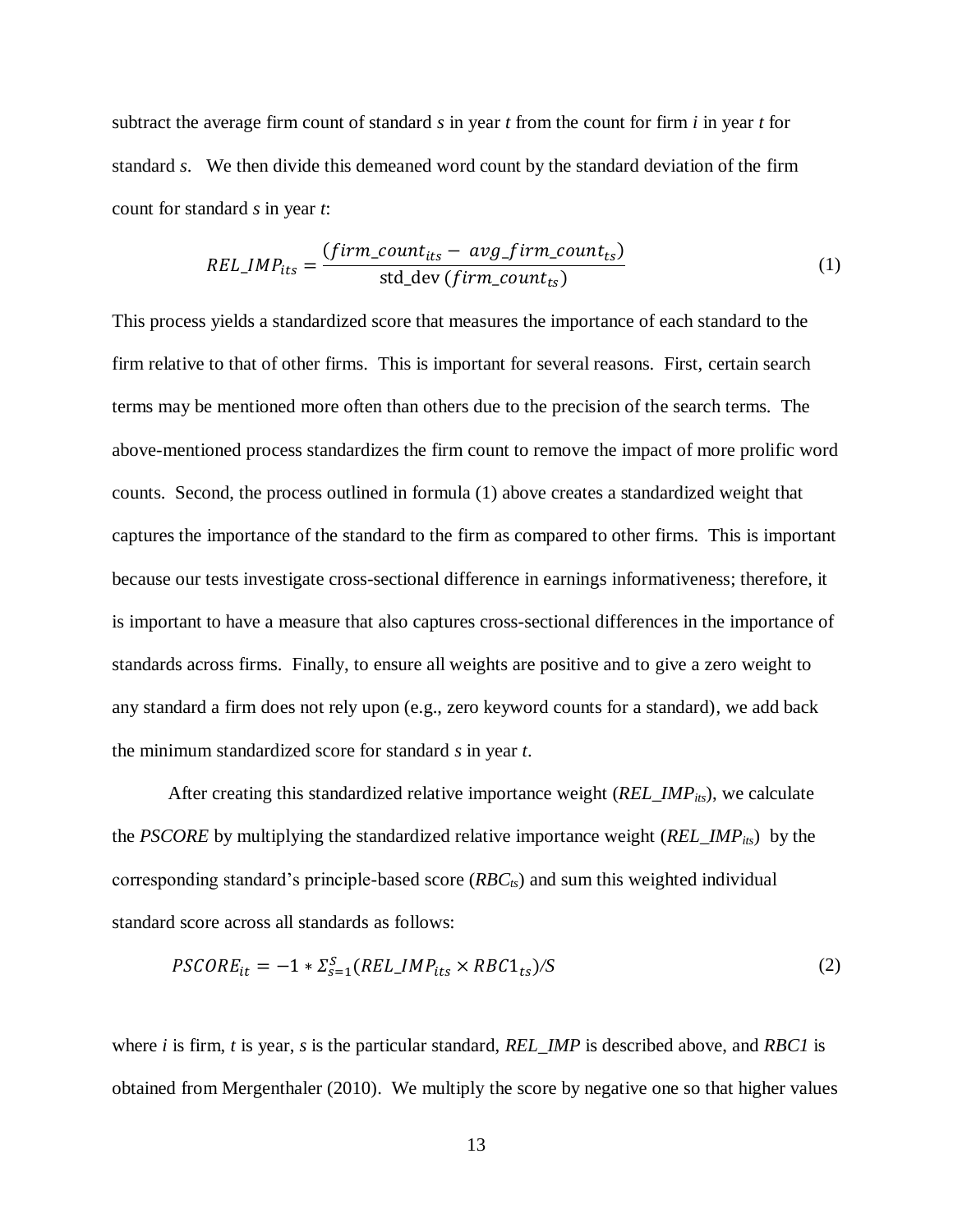of the instrument reflect increased reliance on principles-based standards (i.e., standards containing few rules-based characteristics) while lower values reflect greater reliance on rulesbased standards. Finally, we scale *PSCORE* by the number of standards the firm relies upon (*S*). This ensures that the magnitude of the *PSCORE* isn't mechanically higher for firms that rely on more standards, regardless of the extent to which their standards are principles-based. Overall, our measure reflects the extent to which the firms' average standard is principles-based relative to the average standard of other firms.

#### *3.2 Empirical Test Design*

Recognizing no single model or construct perfectly captures earnings informativeness, we use multiple models to test our hypotheses (Dechow et al 2010). Specifically, we employ models of the association between earnings and contemporaneous returns, an earnings persistence model, and the association between earnings and future cash flows to capture the informativeness of earnings. By triangulating across these models, we can best test our hypotheses that firms' reliance on principles- or rules-based standards affects how informative accounting earnings are to investors.

The concurrent relation between accounting earnings and returns is a traditional measure for the informativeness of earnings (for examples see Francis et al. 2005, Altamuro et al. 2005, Hanlon et al. 2008, and the discussion in Dechow et al. 2010). Theoretical support for using this model can be found in Holthausen and Verrecchia (1988) who demonstrate that the magnitude of investor-driven price reactions to new information (i.e. earnings news) is increasing in prior (prenews) ambiguity about firm value, and decreasing in the amount of noise in the information signal. We test whether the reliance on more principles-based or rules-based standards in calculating a firm's earnings affects the credibility of that earnings signal (i.e. reducing or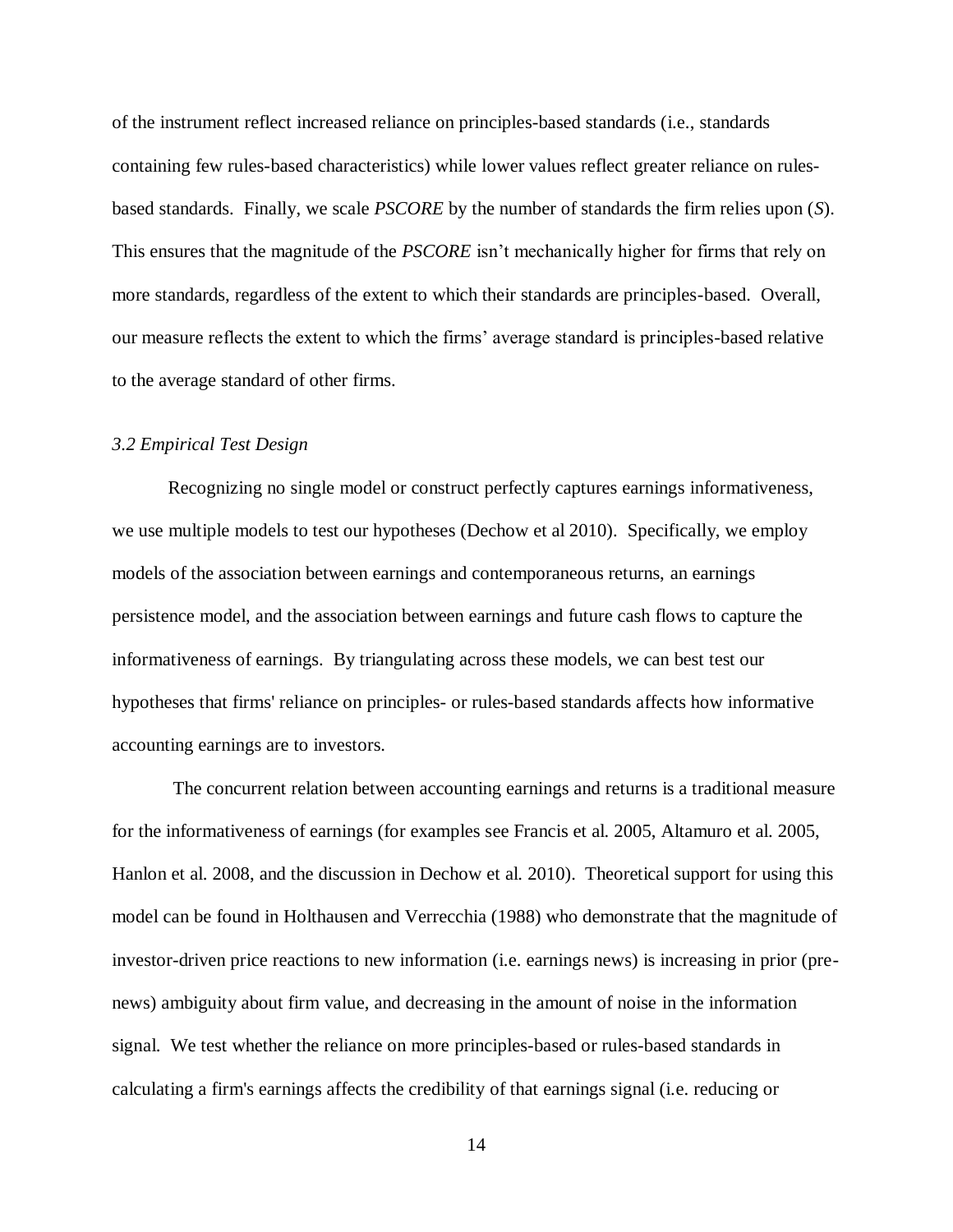increasing the noise in the signal), thereby influencing the price reaction to earnings news. We implement this model empirically in the following regression specification:

$$
RET_{it} = \beta_0 + \beta_1 EARN_{it} + \beta_2 PSCORE_{it} + \beta_3 EARN_{it} \times PSCORE_{it}
$$
  
+  $\beta_{4-11} CONTROLS + \beta_{12-19} EARN_{it} \times CONTROLS + \varepsilon_{it}$  (3)

where *i* is firm, *t* is the fiscal year, *RET* is the 12-month cumulative market-adjusted return for fiscal year *t*, *EARN* is earnings before extraordinary items scaled by the beginning market value of equity, *PSCORE* is as described above, and *CONTROLS* is a vector of control variables described in the next section. If firms with greater reliance on principles-based standards have increased (decreased) earnings informativeness, we expect the coefficient estimates  $\beta_3$  to be positive (negative).

Models of earnings persistence are also commonly used to identify increased earnings informativeness (for examples see Kormendi and Lipe 1987, Riedl and Srinivasan 2010, Li 2010, and Atwood et al. 2010). We employ the following regression model to examine if reliance upon more principles- or rules-based standards affects the persistence of earnings:

$$
EARN_{it+1} = \beta_0 + \beta_1 EARN_{it} + \beta_2 PSCORE_{it} + \beta_3 EARN_{it} \times PSCORE_{it}
$$
  
+  $\beta_{4-11} CONTROLS + \beta_{12-19} EARN_{it} \times CONTROLS + \varepsilon_{it}$  (4)

where *i* is firm, *t* is the fiscal year, and *EARN* is earnings before extraordinary items scaled by average total assets. If a firm's greater reliance upon principles-based (rules-based) accounting standards is associated with increased earnings persistence, we expect a positive (negative) coefficient estimate for *β3*.

The final model of earnings informativeness we employ is the association between current earnings and future cash flows. FASB Concept Statement One states that "the decisions [of potential users of financial information] relate to amounts, timing, and uncertainties of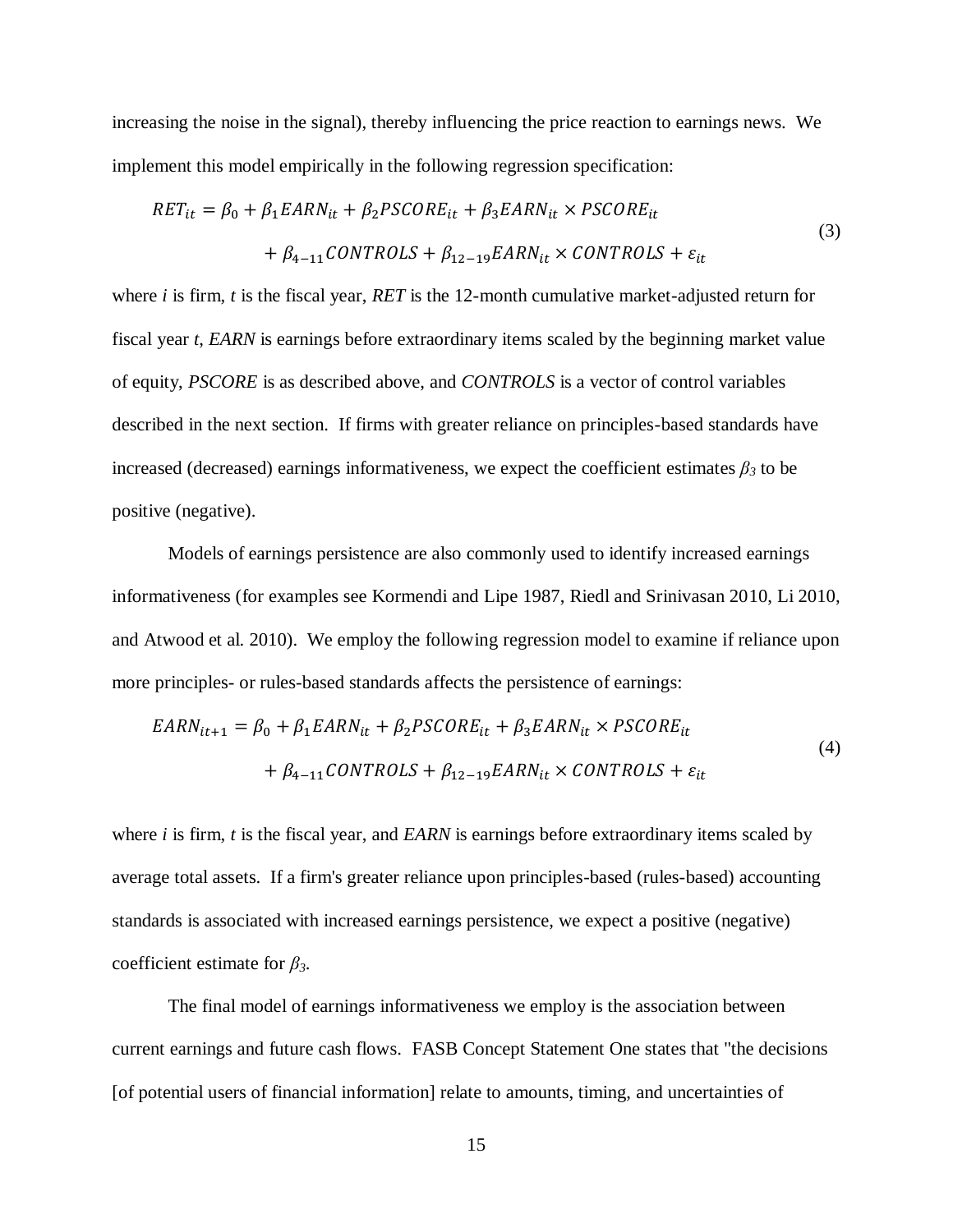*expected* cash flows" (pg 9, FASB Concept Statement One, emphasis added). Thus, current earnings association with future cash flows is an alternate measure of earnings informativeness (for examples, see Badertscher, et al. 2010 and Atwood et al. 2010). We use the following regression model to capture this association:

$$
CFO_{it+1} = \beta_0 + \beta_1 EARN_{it} + \beta_2 PSCORE_{it} + \beta_3 EARN_{it} \times PSCORE_{it}
$$
  
+  $\beta_{4-11} CONTROLS + \beta_{12-19} EARN_{it} \times CONTROLS + \varepsilon_{it}$  (6)

where *CFO* is the annual cash flow from operations and all other variables are as described above. Again, we are most interested in the sign of the estimated coefficient  $\beta_3$ , where a positive (negative) coefficient supports the supposition that increased reliance on principles-based (rulesbased) standards increases earnings informativeness.

#### *3.3 Control Variables*

In all our empirical tests, we include a vector of control variables. These variables are taken from the prior literature and are likely associated with both earnings informativeness and the standards used in the creation of financial statements. First, we control for industry clustering (2-digit SIC codes) and year fixed effects in all specifications. We also include control variables representing firm size (*SIZE*), market-to-book ratio (*MB*), and leverage (*LEV).* 

In addition to these controls, we control for the underlying complexity of the firm (and by extension the transactions of the firm) in our empirical tests. We recognize the standards firms employ in their financial statements may be correlated with the complexity of the firm's' underlying business model. To isolate the effects of principles- or rules-based standards, we attempt to control for the complexity of operations and reporting at the firm level. We use firm size (*SIZE*), measured as log of total sales, as one measure of complexity. Generally, larger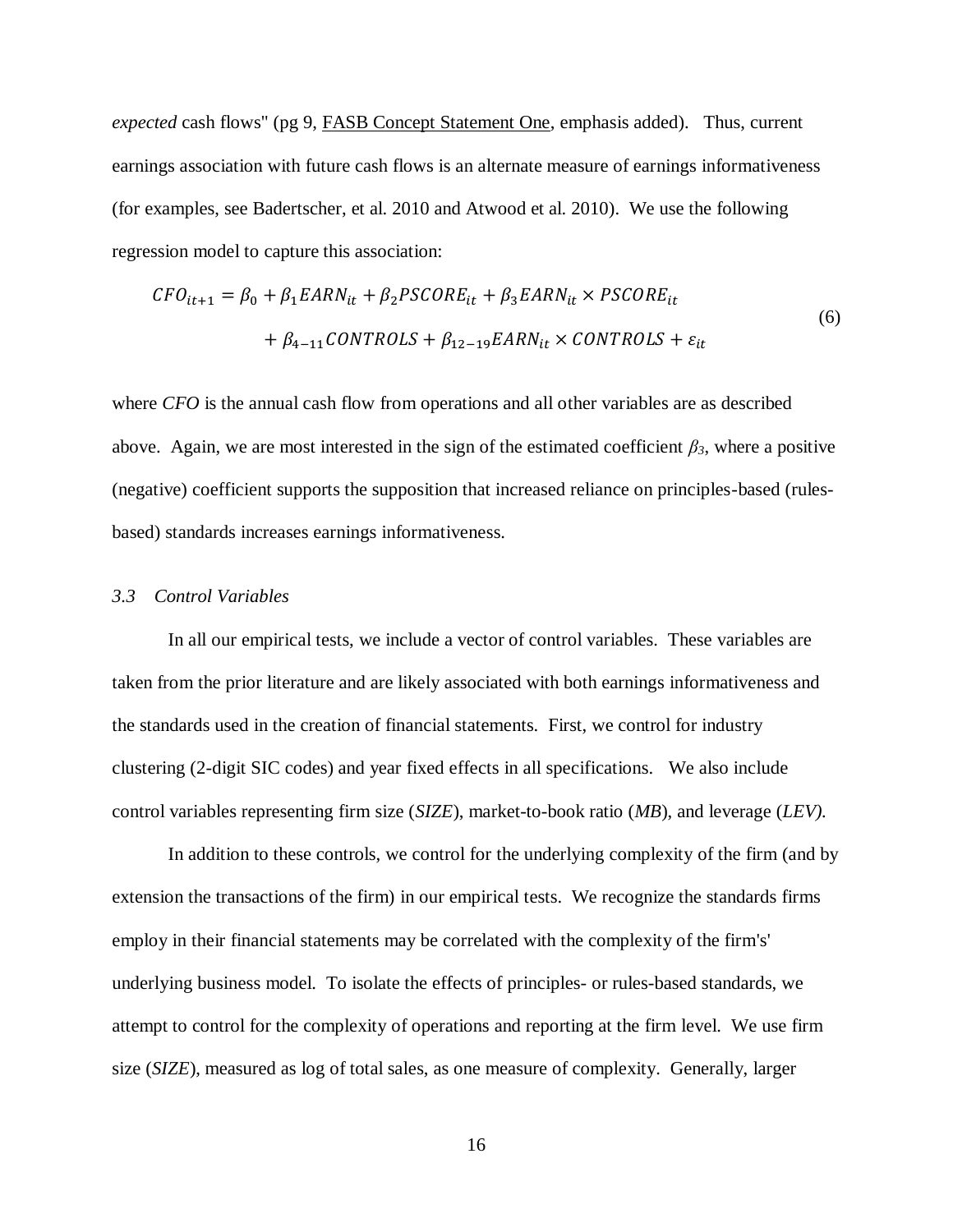firms have increased capital and human resources to handle more complex business operations. Larger firms also likely operate in more diverse transaction sets. To further control for the diversity of transactions within firms, we also use the number of operating and geographic segments (*BUSSEG* and *GEOSEG*) as additional controls for firm complexity.

#### **4. Sample Selection and Results**

#### *4.1 Sample Selection and Descriptive Statistics*

Table 1 outlines the sample selection procedures for this study. Our sample begins in 1994, the first fiscal year the SEC offers 10K information in format useable for our keyword searches. Because Mergenthaler (2010) stops the calculation of RBC in 2006, our sample also ends with this fiscal year. We then restrict the sample to firms that have machine readable financial statement data from the SEC's website, [www.sec.gov,](http://www.sec.gov/) causing us to drop more than 50,000 firm-year observations (see Table 1). This requirement is necessary to count the various keywords needed for the creation of *PSCORE*. We lose an additional 19,364 observations when imposing the data requirements needed for our dependent and independent variables using Compustat data. Thus, for our tests examining the future cash flows or earnings persistence, our sample consists of 50,805 firm-year observations. For tests using CRSP returns, we lose an additional 6,777 firm-years due to CRSP data requirements, leaving a sample consisting of 44,028 firm-years.

Descriptive statistics for the sample are reported in Table 2. In panel A, we first report these statistics for our complete sample. The median EPS for our firms is 2.8 cents per share. The median *PSCORE* is -1.70. A higher *PSCORE* reflects greater reliance on principles-based standards (i.e., standards that contain few rules-based characteristics). The median firm in our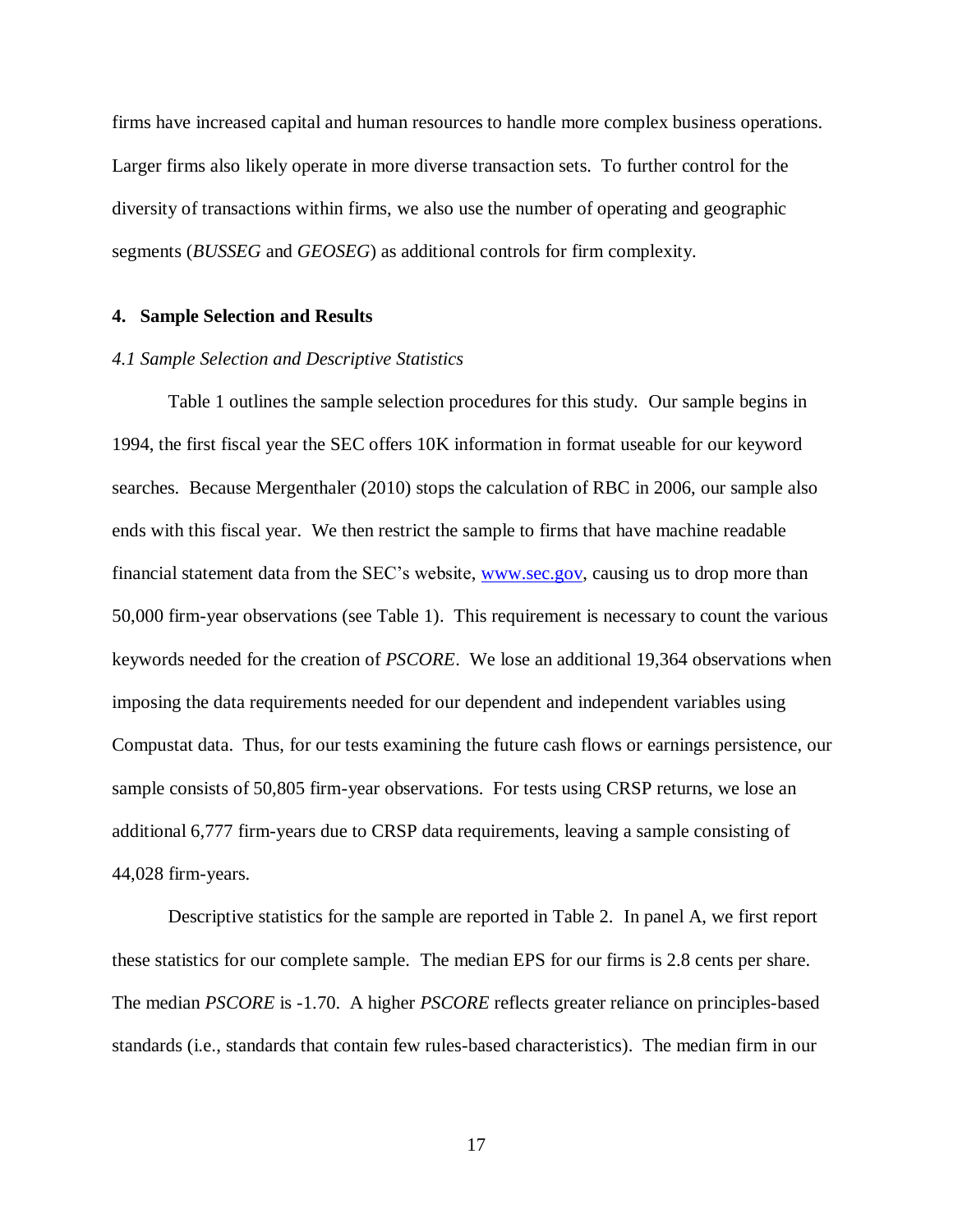sample has an annual market adjusted abnormal return of around -5.8%, while the mean return is 4.0%, consistent with positive skewness in returns.

In panel B of Table 2 we report the mean and median averages of relevant variables across quintiles of *PSCORE*. We find that median values of earnings and one-year-ahead earnings are increasing as *PSCORE* increases (e.g., becomes more principled-based). Median values of both of the cash flow and accrual components of earnings also follow this pattern. This suggests that firms using more principled-based standards report higher earnings. Surprisingly, mean values of earnings and its components display a monotonically decreasing pattern, opposite of the pattern from median values. This highlights the different motivations firms may have to increase or decrease reporting earnings. The measures of size (i.e., the log of the previous fiscal year market value of equity and the log of the current year's sales) both decrease monotonically across *PSCORE* quintiles. This relationship corresponds to a univariate Spearman (Pearson) correlation of -0.310 (-0.313) between *SIZE* and *PSCORE* (untabulated) and highlights the importance of controlling for size in our tests. As leverage is generally positively related to size, the monotonically decreasing averages across *PSCORE* quintiles is unsurprising. No recognizable pattern can be seen for book-to-market ratio or market returns.

#### *4.2 Empirical Results*

Table 3 presents empirical findings from the linear regression model in equation (3) that examines the relation between accounting earnings and concurrent annual returns. In all regression models presented throughout this study, we include fiscal year indicator variables and report standard errors adjusted for clustering at the industry-level (2-digit SIC) to control for correlation across time or industry structures (Petersen 2009). We report results from two model specifications. In model (1), we only include the interactions with the various control variables.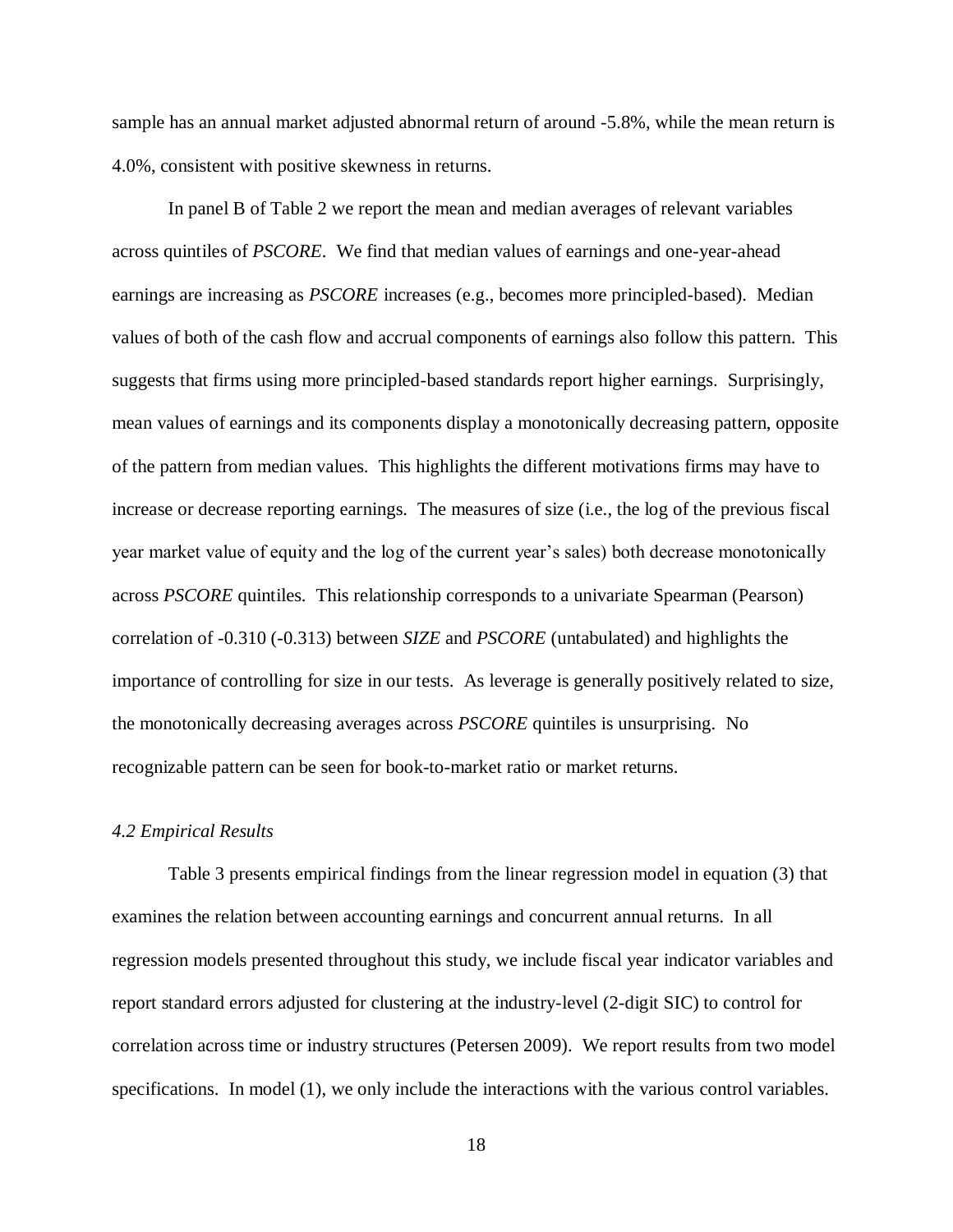This specification is consistent with Francis et al (2005). We also include the control variable main effects in model (2). The signs of the coefficient estimates for the control variables and interactions are consistent with prior literature. More germane to our study, the coefficient on the interaction between *EARN* and *PSCORE* is positive and statistically significant in both models. This positive coefficient is consistent with earnings capturing more of the total news released during the period for firms that rely more on principles-based standards. Thus, firms that use more principle-based standards have greater earnings informativeness.

Table 4 reports empirical findings for the earnings persistence model. As expected, the coefficient estimate for *EARN* is significantly positive in all specifications. Consistent with the return results in Table 3, we document a significantly positive coefficient for the interaction between *EARN* and *PSCORE* across both empirical models. This positive loading suggests that firms that rely more on principles-based standards have more persistent earnings. Insofar as increased earnings persistence is informative to investors when making economic decisions, this finding suggests firms with more principle-based standards provide more informative earnings to market participants. Further, the positive coefficient estimate is robust to a variety of control specifications.

Table 5 presents the results of our empirical model examining the relation between earnings and future, one-year-ahead cash flows. In Panel A, we record our findings from the linear regression represented in equation (6). As expected, the coefficient estimates for *EARN*  are positive and significant in all models and suggests \$1 of current earnings leads to between \$0.74 and \$0.81 in one-year-ahead cash flows. The coefficients on the interaction between earnings and *PSCORE* in both models are also positive and significant (p-values less than 0.001), suggesting that firms that rely more on principles-based standards (e.g. standards with fewer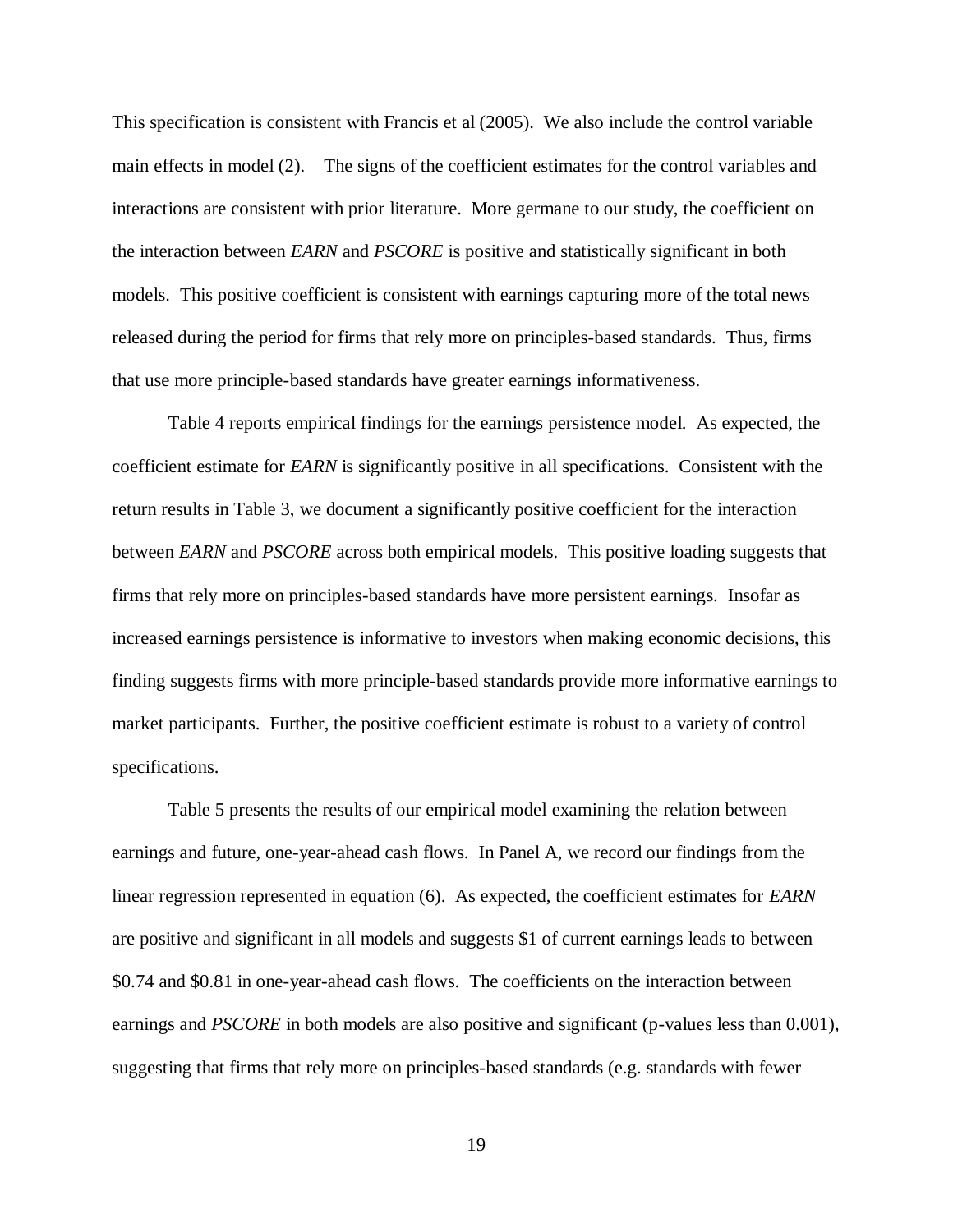rules-based characteristics) have earnings that are more highly correlated with future cash flows. This suggests that firms that rely on principles-based standards have earnings that better predict future cash flows. In Panel B, we split earnings into accrual (*ACC*) and cash flow components (*CFO*) and interact these components with *PSCORE*. Our findings indicate the documented increase in earnings informativeness is largely driven by increased informativeness in the accrual component of earnings. This finding is consistent with various characteristics of standards having a greater impact on reported accruals than cash flows from operations.

Overall, the results of our empirical tests suggest principles-based standards impact the informativeness of reported earnings. Firms that are more reliant on more principle-based standards have earnings that are more highly correlated with concurrent annual abnormal returns, are more persistent, and better predict future, one-year-ahead cash flows from operations. These findings are consistent with increased firm reliance on principle-based standards leading to greater earnings informativeness.

#### **5. Conclusion**

Academics and standard setters debate whether principles-based accounting standards increase or reduce earnings informativeness. As outlined in the SEC (2003) and FASB (2002) reports, some argue that rules-based standards allow managers to structure transactions to be in technical compliance, while circumventing the intent of the standard. On the other hand, some argue (e.g., Herz 2003) that principles-based standards provide opportunities for managers to exercise their judgment opportunistically to manipulate earnings. Overall, proponents and critics of principles-based standard contend that principles-based standards impact earnings informativeness, but disagree on whether principles-based standards improve or diminish earnings informativeness.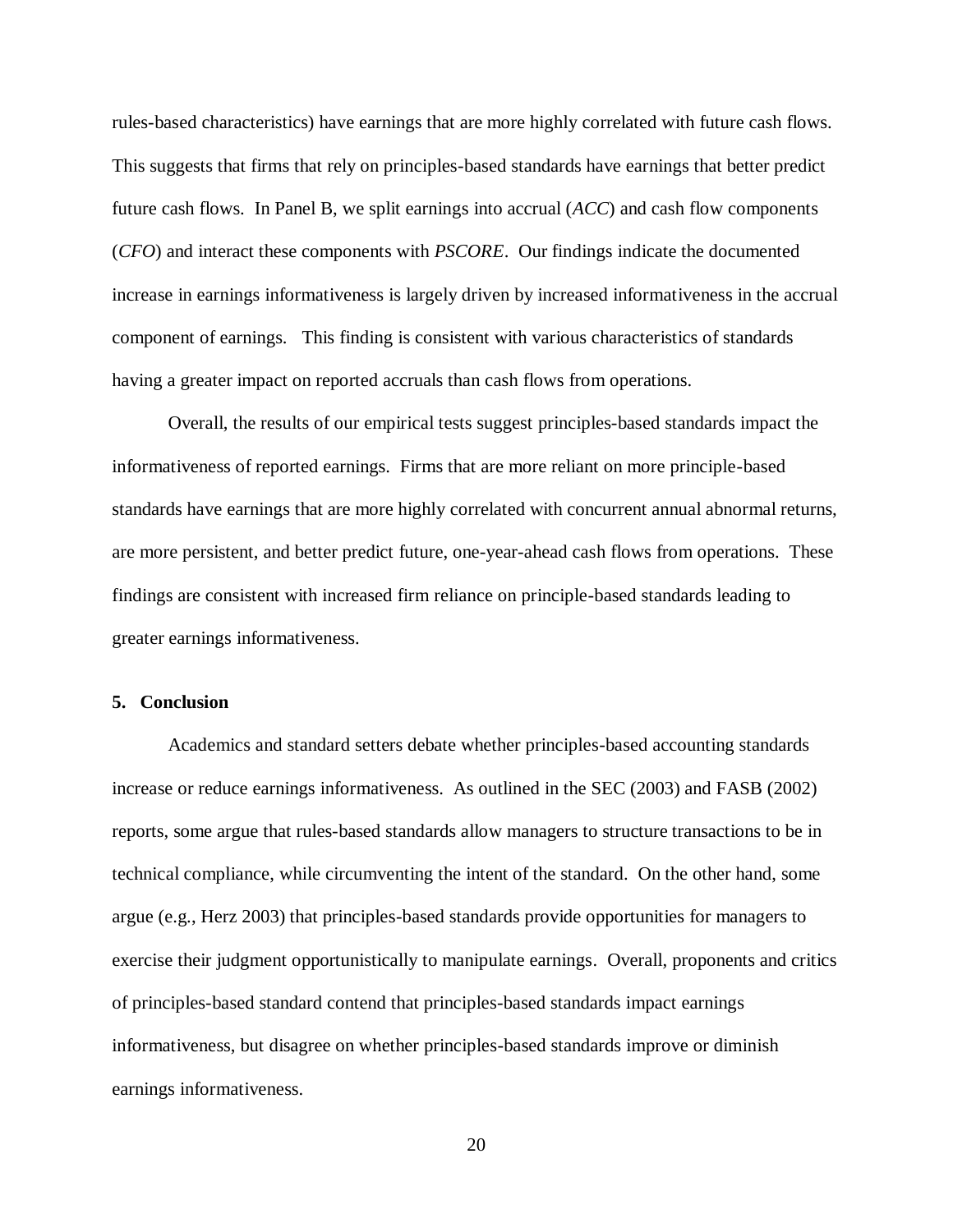We attempt to shed light on this issue, by examining whether the reliance on principlesbased standards impacts the informativeness of earnings. We define principles-based standards as standards that have fewer rules-based characteristics. More specifically, principles-based standards contain fewer (1) bright-line thresholds, (2) scope and legacy exceptions, (3) large volumes of implementation guidance, and (4) high levels of detail. We view standards on a continuum where standards containing fewer of the above-mentioned characteristics are defined as more principles-based and standards containing more of these characteristics are defined as more rules-based.

To investigate our research question, we create a firm-level instrument that measures the extent to which firms rely on principles-based standards. Our instrument, *PSCORE*, extends Mergenthaler's (2010) standard level measure by utilizing textual analysis software. Specifically, we develop keyword lists for each accounting standard. We ensure our key words appropriately capture reliance on the standard by having the national office of one of the Big Four auditing firms review the key word list for accuracy and completeness. We then assume that firms will devote more of their 10-K discussion to items that have a larger impact on their financial reporting, suggesting firms rely more upon those items. Then, we standardize this measure by determining how often the key words are mentioned in the company's 10-K relative to how often the standard is mentioned in other firms 10-K. Items that are mentioned more in the firm's 10-K relative to other firms receive greater weights in computing a weighted average principles-continuum score for the firm. Higher values of this weighted average measure, labeled *PSCORE*, suggest the firm relies more on principles-based standards, whereas lower values suggest the firm relies more on rules-based standards.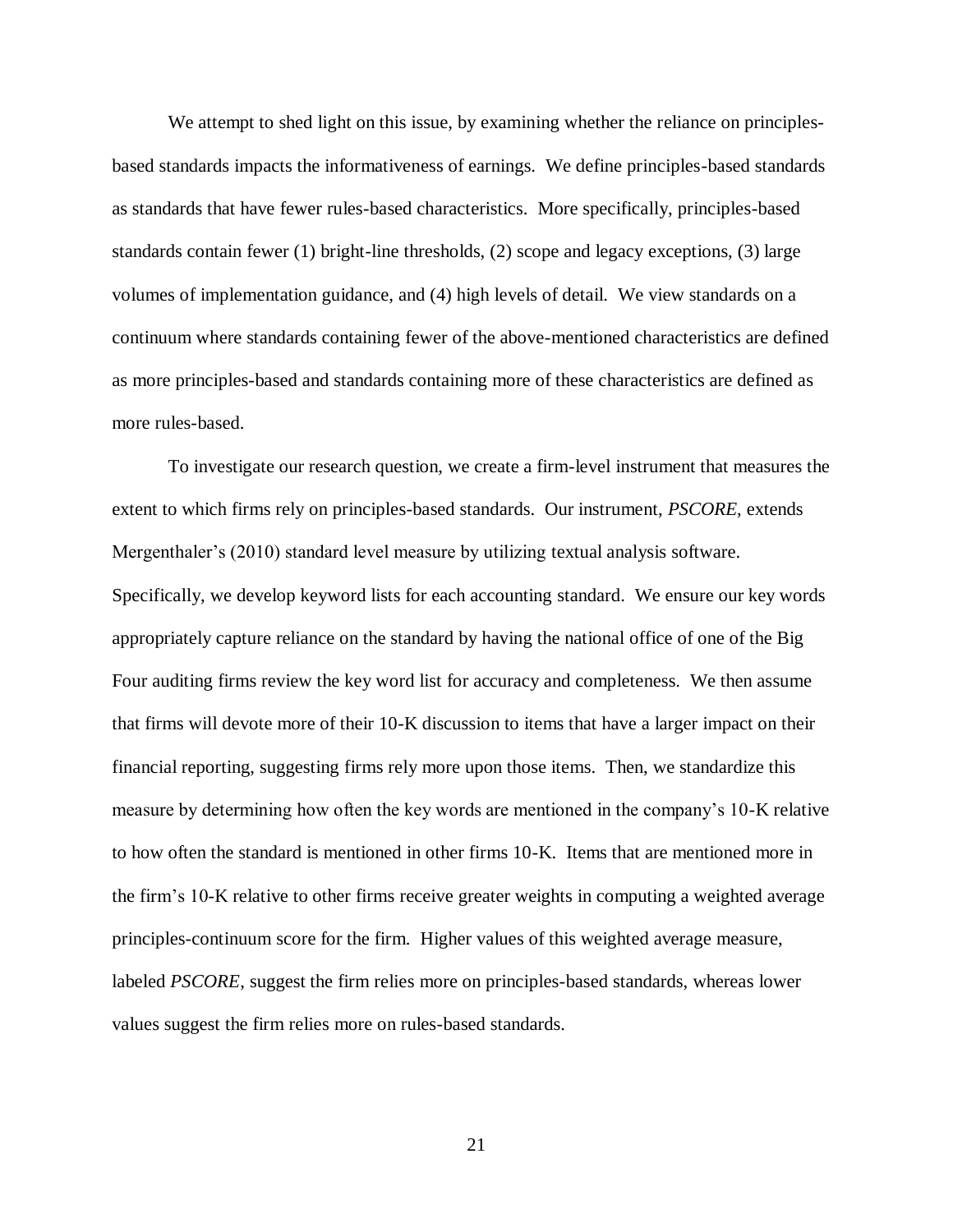We find that firms which rely more on principles-based standards have a stronger relation between earnings and returns. We also find that earnings map better into future cash flows and are more persistent when the firm relies on principles-based standards. Overall, these findings suggest that managers utilize the discretion provided by principles-based standards to better convey information to investors.

We recognize our empirical tests are joint tests of the effect of principles- and rules-based standards coupled with the effect of characteristics of the underlying transactions. Separating these two constructs, the form of the standard and the nature of the underlying economic transaction, is extremely difficult when using archival data over large samples. We attempt to control for the complexity of the economic transactions in our multivariate tests, and we continue to find significant results consistent with our hypotheses. Despite this limitation, our results still contribute to our understanding of the role of accounting standards in financial markets.

Our study suggests several avenues for future research. First, we create new firmspecific empirical measure capturing the variation in firm reliance on principles- or rules-based standards that can be used in a variety of contexts to address a range of research inquiries. For example, future research may examine how the form of accounting standards affects financial comparability. Future research can also be done to corroborate our results. One advantage of the current study is that the legal and regulatory environment is held constant for all observations because we confine our work to firms using U.S. GAAP. Future research could expand the scope of this study by examining these effects across international financial markets.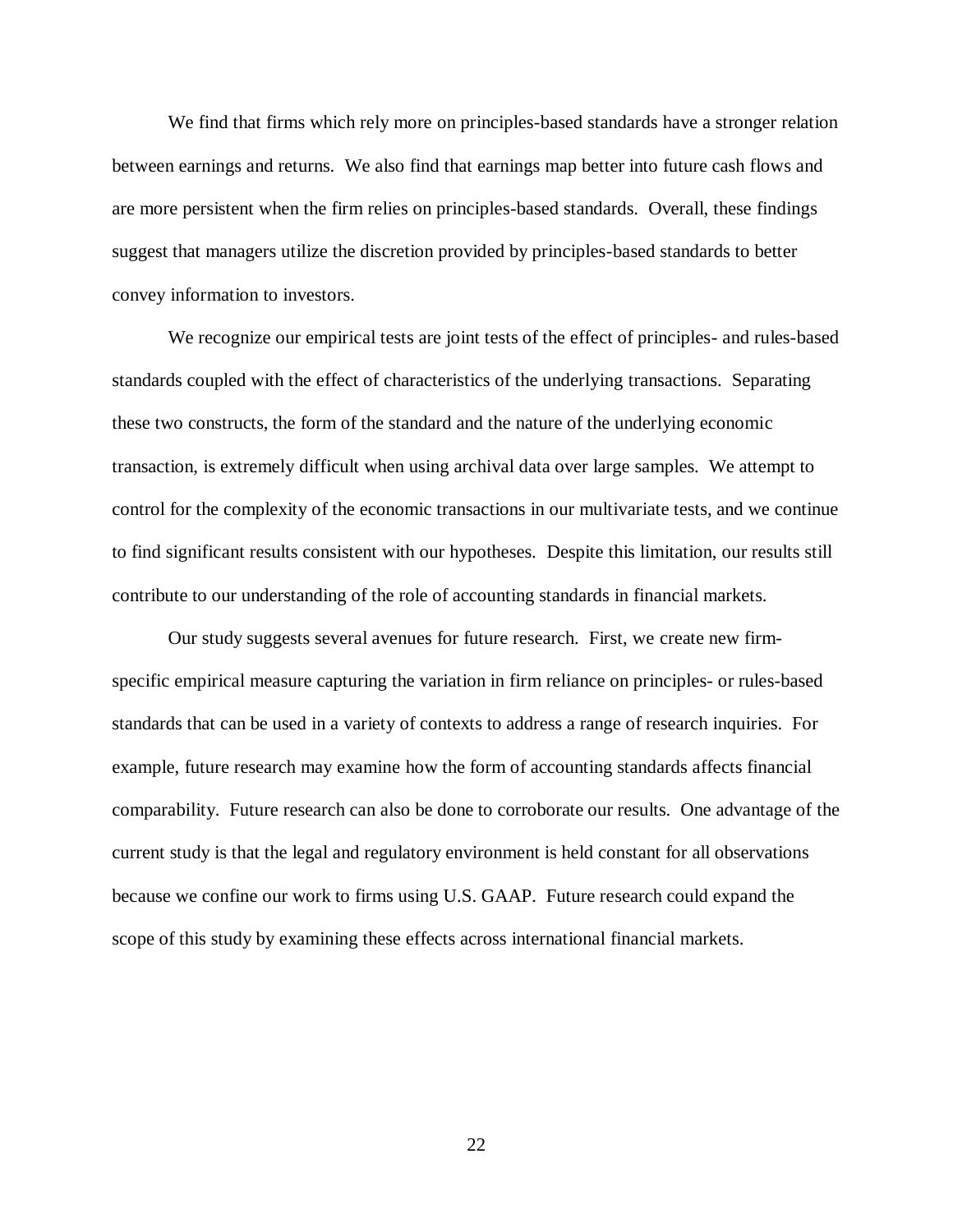#### **References**

- Altamuro, J., A. Beatty, and J. Weber. 2005. The Effects of Accelerated Revenue Recognition on Earnings Management and Earnings Informativeness: Evidence from SEC Staff Accounting Bulletin No. 101. *The Accounting* Review 80: 373-401.
- Atwood, T.J., M. Drake, and L. Myers. 2010. Book-tax Conformity, Earnings Persistence and the Association between Earnings and Future Cash Flows. *Journal of Accounting and Economics* 50: 111-125.
- Bartov, E., P. Fairfield, E. Hirst, T. E. Iannaconi, L. Maines, R. Mallett, C. M. Schrand, D. Skinner, and L. Vincent. 2003. Evaluating concepts-based vs. rules-based approaches to standard setting. *Accounting Horizons* 17: 73-89.
- Badertscher, B., D.W. Collins, and T.Z. Lys. Discretionary Accounting Choices and the predictive ability of accruals with respect to future cash flows. Working paper, The University of Iowa.
- Comiskey, E., and C. Mulford. 1986. Investment Decisions and the Equity Accounting Standard. *The Accounting* Review 61: 519-525.
- Dechow, P., and D. Skinner. 2000. Earnings management: Reconciling the views of accounting academics, practitioners, and regulators. *Accounting Horizons* 14(2): 235-250.
- DiPiazza, S.A., D. McDonnell, W.G. Parrett, M.D. Rake, F. Samyn, and J.S. Turley. 2006. Global Capital Markets and the Global Economy: A Vision from the CEOs of the International Audit Networks. Available at: [http://www.globalpublicpolicysymposium.com/CEO\\_Vision.pdf.](http://www.globalpublicpolicysymposium.com/CEO_Vision.pdf)
- Donelson, D., J. McInnis, and R.D. Mergenthaler. 2010. Rules-Based Accounting Standards and Litigation. Working paper, University of Texas at Austin.
- Dechow, P., W. Ge, and C. Schrand. 2010. Understanding Earnings Quality: A Review of the Proxies, Their Determinants and Their Consequences. *Journal of Accounting and*  Economics (forthcoming).
- Dye, R., and S. Sunder. 2001. Why Not Allow the FASB and IASB Standards to Compete in the U.S. Working Paper, Northwestern University. Available at: [http://papers.ssrn.com/sol3/papers.cfm?abstract\\_id=271090.](http://papers.ssrn.com/sol3/papers.cfm?abstract_id=271090)
- Financial Accounting Standards Board. 2002. Principles-based approach to standard setting. [http://www.fasb.org/project/principles-based\\_approach\\_project.shtml.](http://www.fasb.org/project/principles-based_approach_project.shtml)
- Fields, T., T. Lys, and L. Vincent. 2001. Empirical research on accounting choice*. Journal of Accounting and Economics* 31, 255-307.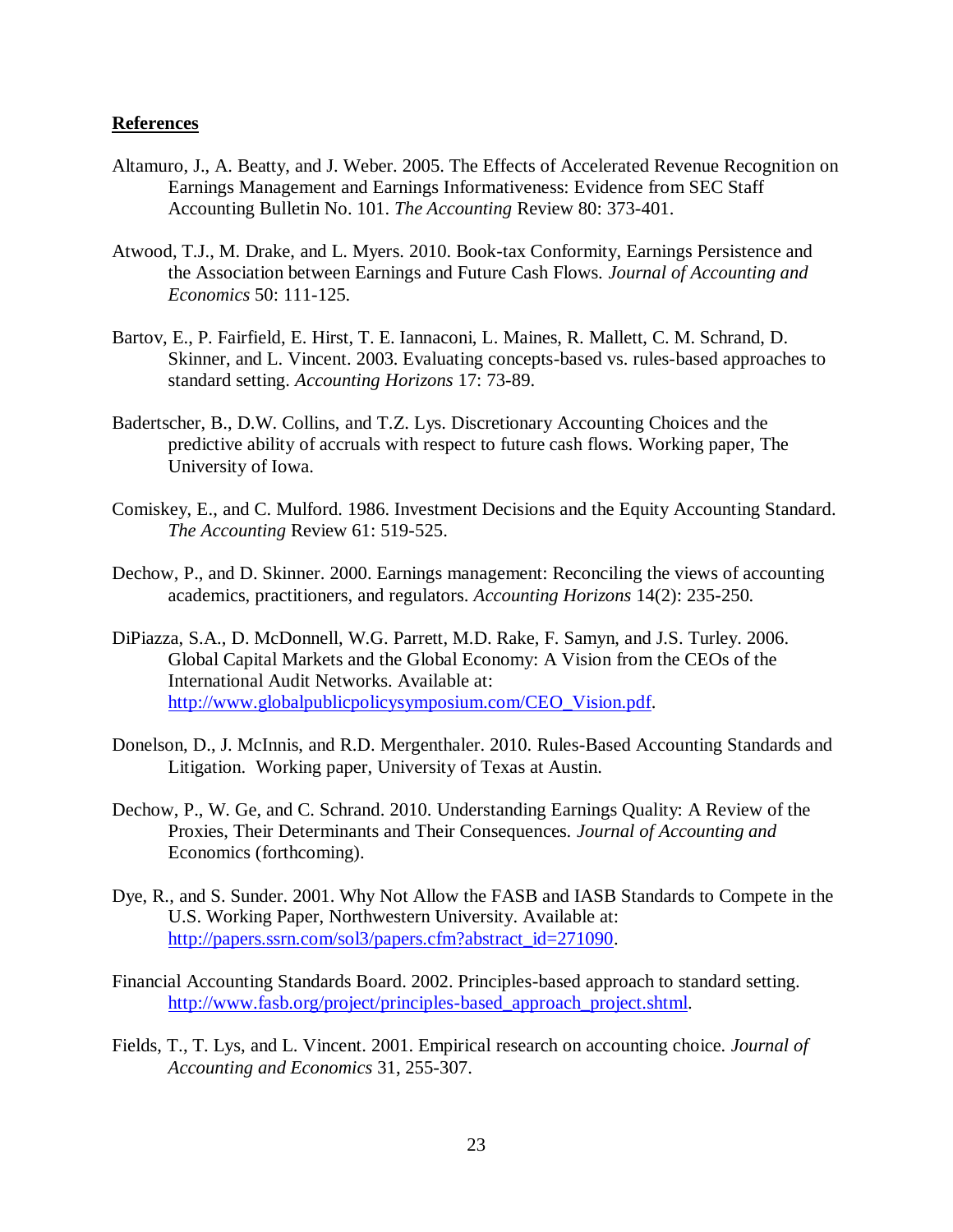- Francis, J., K. Schippper, and L. Vincent. 2005. Earnings and Dividend Informativeness when Cash Flow Rights are Separated from Voting Rights. *Journal of Accounting and*  Economics 39: 329-360.
- Hanlon, M., E. Maydew, and T. Shevlin. An Unintended Consequence of Book-tax Conformity: A Loss of Earnings Informativeness. *Journal of Accounting and Economics* 46: 294-311.
- Healy, P. and J. Wahlen. 1999. A review of the earnings management literature and its implications for standard setting. *Accounting Horizons* 13: 365-383.
- Herz, R. 2003. A year of challenge and change for the FASB. *Accounting Horizons* 27: 247-255.
- Holthausen, R., and R. Verrecchia. 1988. The effects of sequential information releases on the variance of price changes in an inter-temporal multi-asset market. *Journal of Accounting Research* 26: 82–106.
- Kanagaretnam, K., G. Lobo, and D. Yang. 2004. Determinants of signaling by banks through loan loss provisions. *Contemporary Accounting Research* 21: 843-884.
- Kormendi, R., and R. Lipe. 1987. Earnings Innovations, Earnings Persistence, and Stock Returns. *The Journal of* Business 60:323-345.
- Li, F. 2008. Annual Report Readability, Current Earnings, and Earnings Persistence. *Journal of Accounting and* Economics 45: 221-247.
- Louis, H., and D. Robinson. 2005. Do managers credibly use accruals to signal private information? Evidence from the pricing of discretionary accruals around stock splits. *Journal of Accounting and Economics* 39: 361-380.
- Mergenthaler, R.D. 2010. Principles-Based versus Rules-Based Standards and Accounting Irregularities. Working paper, University of Iowa.
- Nelson, M. W. 2003. Behavioral evidence on the effects of principles- and rules-based standards. *Accounting Horizons* 17: 91-104.
- Petersen, M. 2009. Estimating Standard Errors in Finance Panel Data Sets: Comparing Approaches. *The Review of Financial* Studies 22: 435-480.
- Riedl, E., and S. Srinivasan. 2010. Signaling Firm Performance Through Financial Statement Presentation: An Analysis Using Special Items. *Contemporary Accounting Research* 27: 289-332.
- Roychowdhury, S. 2006. Earnings management through real activities manipulation. *Journal of Accounting and Economics* 42: 335-370.

Schipper, K. 2003. Principles-based accounting standards. *Accounting Horizons* 17: 61-72.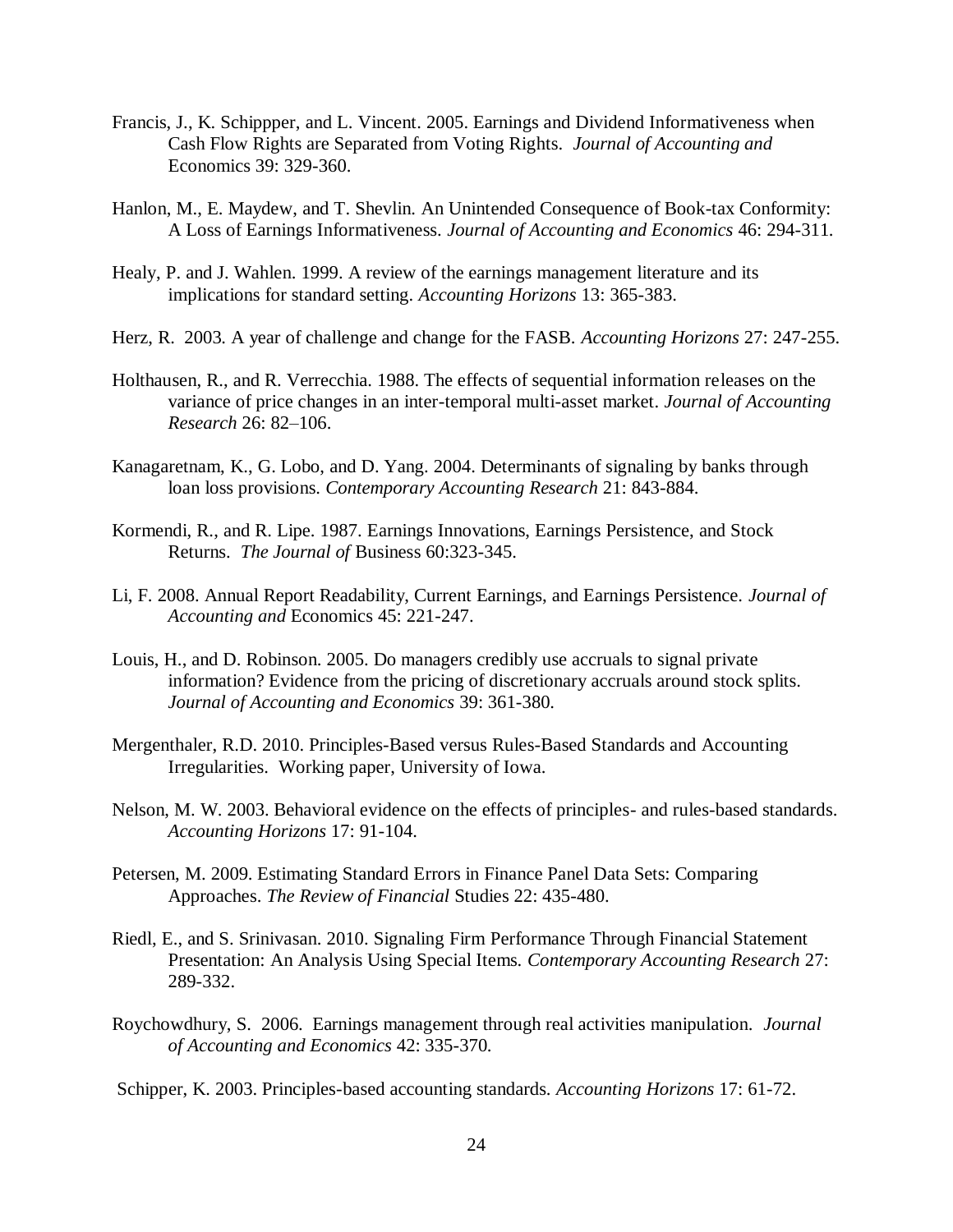- Securities and Exchange Commission. 2003. Study pursuant to Section 108(d) of the Sarbanes-Oxley Act of 2002 on the adoption by the United States Financial Reporting System of a principles-based accounting system. [http://www.sec.gov/news/studies/principlesbasedstand.htm.](http://www.sec.gov/news/studies/principlesbasedstand.htm)
- Subramanyam, K. 1996. The pricing of discretionary accruals. *Journal of Accounting and*  Economics 22: 249-281.
- Tweedie, D. 2007. Can global standards be principle based? *Journal of Applied Research in Accounting and Finance* 2: 3-8.
- U.S. Chamber of Commerce. 2006. Fostering accuracy and transparency in financial reporting. [http://www.uschamber.com/NR/rdonlyres/eif7f5jvdkp7wjesg3e2uzzpc6mklbhygxne6rwo](http://www.uschamber.com/NR/rdonlyres/eif7f5jvdkp7wjesg3e2uzzpc6mklbhygxne6rwo4cmvw7s7c4dn6qd7uzlti6cx3bkoxp3i2o456phckw365e6wdrh/MicrosoftWordDHirschmann32906testimony.pdf) [4cmvw7s7c4dn6qd7uzlti6cx3bkoxp3i2o456phckw365e6wdrh/MicrosoftWordDHirschm](http://www.uschamber.com/NR/rdonlyres/eif7f5jvdkp7wjesg3e2uzzpc6mklbhygxne6rwo4cmvw7s7c4dn6qd7uzlti6cx3bkoxp3i2o456phckw365e6wdrh/MicrosoftWordDHirschmann32906testimony.pdf) [ann32906testimony.pdf](http://www.uschamber.com/NR/rdonlyres/eif7f5jvdkp7wjesg3e2uzzpc6mklbhygxne6rwo4cmvw7s7c4dn6qd7uzlti6cx3bkoxp3i2o456phckw365e6wdrh/MicrosoftWordDHirschmann32906testimony.pdf)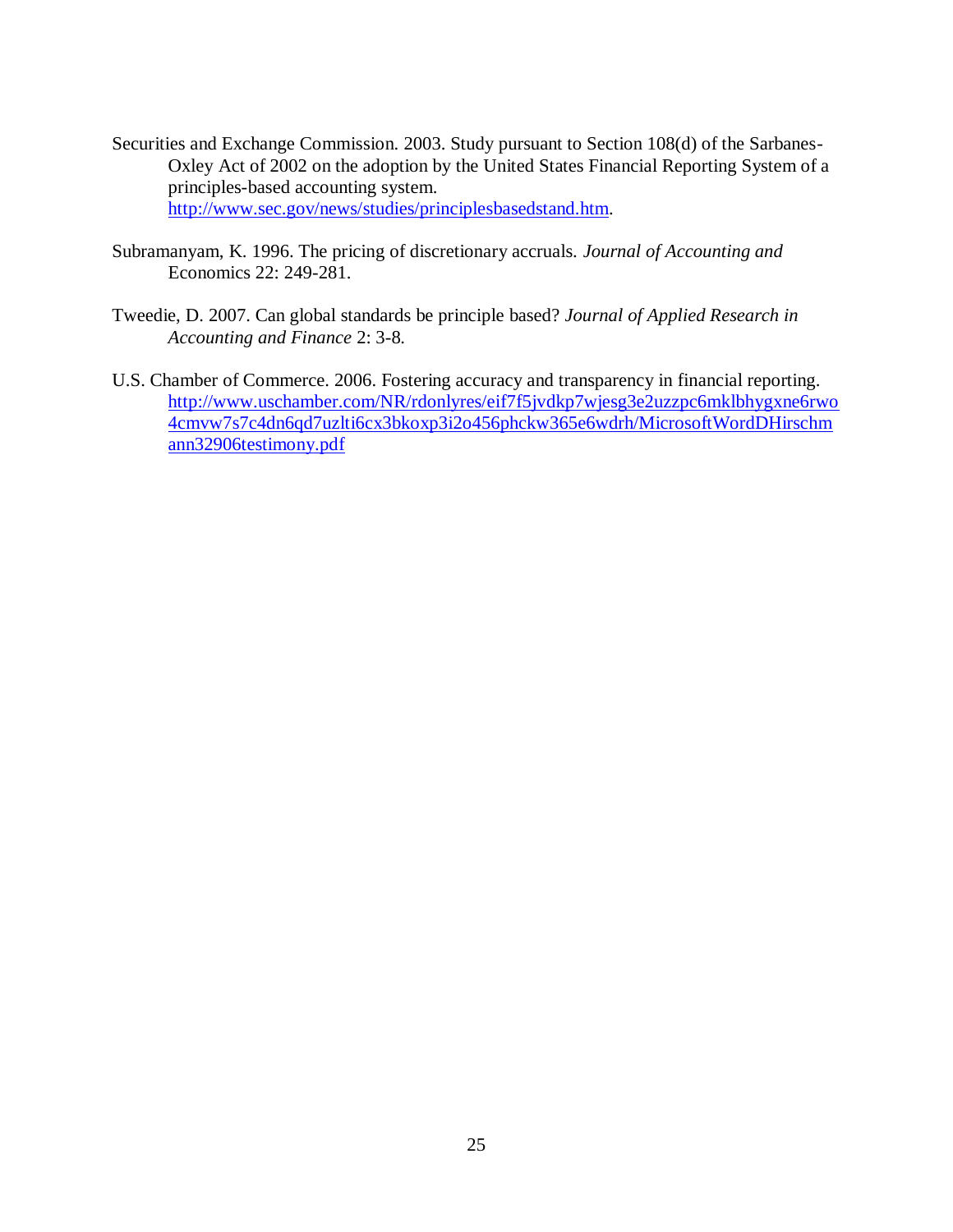| Standard #        | Keyword #1<br>Keyword #2                             |                                                    | Keyword #3                                              | Keyword #4                                 |  |
|-------------------|------------------------------------------------------|----------------------------------------------------|---------------------------------------------------------|--------------------------------------------|--|
| APB <sub>2</sub>  | "Investment Credit"                                  | "offset" w/5 "income"                              | "Investment" w/5 "Tax                                   | "tax credit" w/10 "deferral                |  |
|                   |                                                      | taxes"                                             | Credit"                                                 | Method"                                    |  |
| APB <sub>4</sub>  | "Investment Credit"                                  |                                                    |                                                         |                                            |  |
| APB <sub>9</sub>  | "Extraordinary Items"                                | "Extraordinary Items" w/5<br>"EPS"                 | "Extraordinary Items" w/5<br>"comparative"              | "Extraordinary Items" w/5<br>"retroactive" |  |
| <b>APB 15</b>     | "EPS" w/5 "Comput*"                                  | "EPS" w/5 "Calculat*"                              | "Earnings Per Share" w/5<br>"Comput*"                   | "Earnings Per Share" w/5<br>"Calculat*"    |  |
| <b>APB 16</b>     | "Business Combination"                               | "Acquisition"                                      | "Merger" w/5 "Pool*"                                    | "Merger" w/5 "Purchas*"                    |  |
| APB <sub>17</sub> | "Intangible Assets"                                  | "Goodwill" w/5<br>"Amortiz*"                       | "Goodwill"                                              | "Acquisition costs"                        |  |
| APB <sub>18</sub> | "Equity Method"                                      | "significant influence"                            | "corporate joint venture"                               | "share of earnings"                        |  |
| <b>APB 20</b>     | 'Change in Accounting                                | "Change in Accounting                              | "Change in Accounting                                   | "Change in Reporting                       |  |
|                   | Principle"                                           | Principle"                                         | Estimate"                                               | Entity"                                    |  |
| APB <sub>21</sub> | N/A                                                  |                                                    |                                                         |                                            |  |
| <b>APB 22</b>     | "Critical Accounting<br>Polic*"                      | "Significant Accounting<br>Polic*"                 | "disclosure* $w/10$<br>"accounting policies"            |                                            |  |
| APB <sub>23</sub> | "Invest*" w/5 "Permanent"<br>w/5 "Foreign" w/5 "Tax" | "undistributed earnings"<br>w/5 subsidiar*         | "Accounting for Income<br>Taxes" w/3 "Special<br>Areas" | "unremitted earnings" w/5<br>subsidiar*    |  |
| <b>APB 25</b>     | Stock-based<br>compensation                          | "Stock options" w/5<br>"Grant"                     | "Stock options" w/5<br>"Issue"                          | "Restricted Stock" w/5<br>"Grant"          |  |
| <b>APB 26</b>     | "Early" w/5 "Extinguish*"<br>w/5 "Debt"              | "early" $w/10$ "extinguish*"<br>$w/10$ "liabilit*" |                                                         |                                            |  |
| <b>APB 29</b>     | "Nonmonetary<br>Transaction"                         | "Nonmonetary Exchange"                             |                                                         |                                            |  |
| <b>APB 30</b>     | "Discontinues Operations"                            | "Extraordinary Items"                              | "Disposal" w/5 "segment"                                | "unusual" w/5<br>"infrequent*"             |  |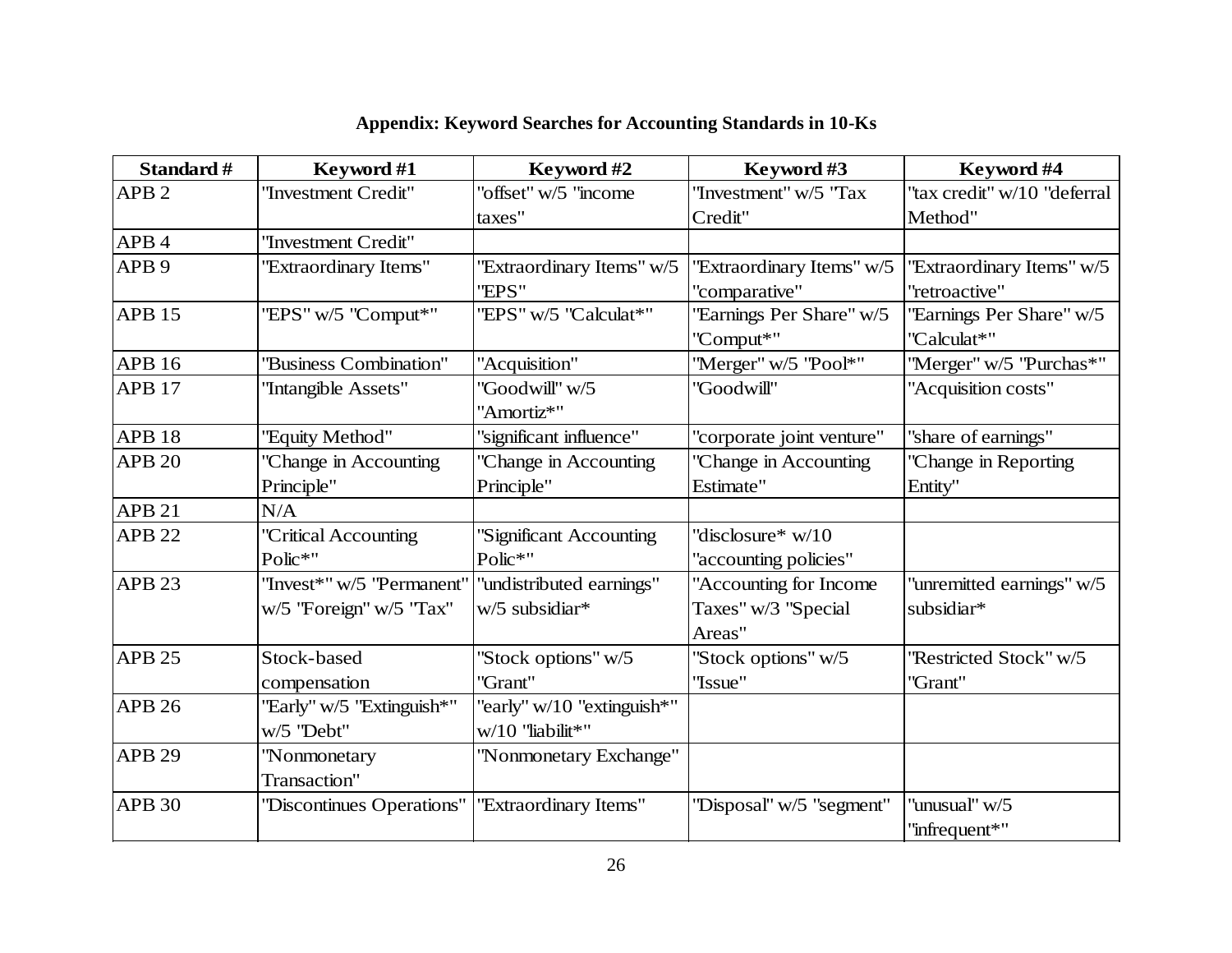| Standard #            | Keyword #1                              | Keyword #2                                    |                             | Keyword #4                |  |
|-----------------------|-----------------------------------------|-----------------------------------------------|-----------------------------|---------------------------|--|
| <b>ARB 45</b>         | 'Percentage of                          | "Long-Term Construction"   "Construction" w/2 |                             | "Cost" w/2 "Excess" w/2   |  |
|                       | Completion"                             |                                               | "Progress"                  | "Billings"                |  |
| <b>ARB 51</b>         | 'Consolidat&" w/5                       | "Intercompany" w/5                            | "controlling financial      |                           |  |
|                       | "Financial Statement"                   | "Eliminat"                                    | interest"                   |                           |  |
| ARB 43 Ch. 3a         | "Working Capital"                       |                                               |                             |                           |  |
| ARB 43 Ch. 3b         | "Right of Setoff"                       | "Right of Offset"                             |                             |                           |  |
| ARB 43 Ch. 4          | "Lower of Cost or                       | "Inventory" w/1                               | "inventory pricing"         | "firm purchase            |  |
|                       | Market"                                 | 'Impairment                                   |                             | commitment"               |  |
| ARB 43 Ch. 7a         | "Quasi-Reorganization"                  | "Corporate Readjustment"                      |                             |                           |  |
| ARB 43 Ch. 7b         | "Stock Dividends"                       | 'Stock Splits"                                | "split-ups"                 |                           |  |
| ARB 43 Ch. 9a         | "Depreciation"                          |                                               |                             |                           |  |
| ARB 43 Ch. 9b         | "Depreciation" w/5                      | "depreciation" w/5                            | "depreciation" w/15 "quasi- |                           |  |
|                       | "Appreciat* Asset*"                     | "appreciation"                                | reorganization"             |                           |  |
| ARB 43 Ch. 10a        | "Real Estate Taxes"                     | "Property Taxes"                              | "real estate" w/5 "taxes"   |                           |  |
|                       | ARB 43 Ch. 11a   "Cost Plus" w/5 "Fee*" |                                               |                             |                           |  |
| ARB 43 Ch. 11b        | "Government Contract"                   | "Renegotiat*" w/15                            | "renegotiation refund"      |                           |  |
|                       | w/5 "Renegotiat*"                       | "contract"                                    |                             |                           |  |
| ARB 43 Ch. 11c        | ''Fixed Fee" w/5 "War                   | "war" w/5 "contract"                          | "defense" w/5 "contract"    | "war and defense          |  |
| ARB 43 Ch. 12         | "Foreign Earnings" w/5                  |                                               |                             |                           |  |
| <b>SFAC 5 &amp; 6</b> | "Earned" w/5 "Revenue"                  | "Earned" w/5 "Sales"                          | 'Realizable Future Benefit' | "Probable Future Benefit" |  |
| <b>EITF 00-21</b>     | 'Revenue" w/10 "Multiple                | "multiple deliverable                         | "direct cost" w/10          |                           |  |
| <b>EITF 94-03</b>     | "Restructuring exp*"                    | "Restructuring charg*"                        |                             |                           |  |
| SFAS <sub>2</sub>     | 'Research and Develop*"                 | "Research" w/5 "cost*"                        |                             |                           |  |
| SFAS <sub>5</sub>     | "Conting* Liab*"                        | "Conting* Gain"                               | "Conting*" w/5 "loss"       |                           |  |
| SFAS <sub>7</sub>     | "Develop* Stage" w/10                   | "Develop* Stage" w/10                         | "Develop* Stage" w/10       |                           |  |
|                       | "Enterpris*"                            | "Corp*"                                       | "Company"                   |                           |  |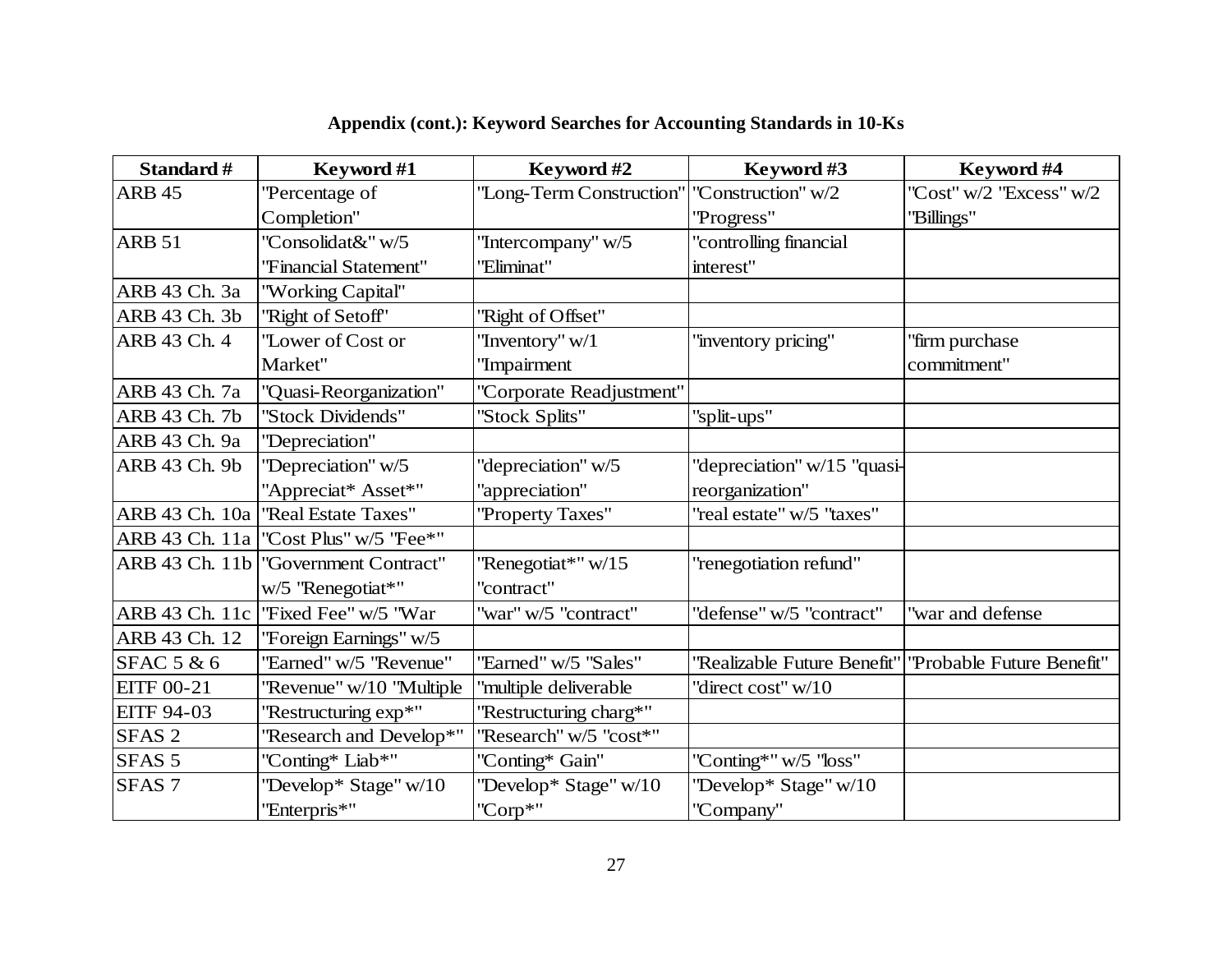| Standard #         | Keyword #2<br>Keyword #1                   |                                     | Keyword #3                           | Keyword #4               |  |
|--------------------|--------------------------------------------|-------------------------------------|--------------------------------------|--------------------------|--|
| SFAS <sub>13</sub> | "Lease"<br>"bargain purchase option"       |                                     | 'bargain renewal option"             |                          |  |
| SFAS <sub>15</sub> | "Trouble* Debt Restruc*"                   | "debt" w/5 "restruc*"               |                                      |                          |  |
| <b>SFAS 16</b>     | "Prior Period Adjustment"                  |                                     |                                      |                          |  |
| SFAS <sub>19</sub> | "Exploration"                              | "Mineral Rights"                    | ''Proved Reserves''                  | "Unproved Reserves"      |  |
| SFAS <sub>34</sub> | "Interest" w/3 "Capitaliz*"                |                                     |                                      |                          |  |
| SFAS <sub>35</sub> | "Defined Benefit Pension"                  | "Defined Benefit Plan"              | 'defined benefit" w/10<br>pension    |                          |  |
| SFAS <sub>43</sub> | "Compensate* Absence*"   "Vacation Accru*" |                                     | "Sick Accru*"                        | "Illness Accru*"         |  |
| SFAS <sub>45</sub> | "Franchise Fee Revenue"                    | "franchise" w/10 "sales"            | 'franchise'' w/10 "revenue"          | "franchise fee"          |  |
| SFAS <sub>47</sub> | "Purchase Commitment"                      | "Purchase Obligation"               | "long term commitment"               | "long term obligation"   |  |
| SFAS <sub>48</sub> | "Right" w/2 "Return"                       |                                     |                                      |                          |  |
| SFAS <sub>49</sub> | ''Product Financing<br>Arrange*"           |                                     |                                      |                          |  |
| <b>SFAS 50</b>     | "Record Industry"                          | "Music Industry"                    | <b>Record and Music</b><br>Industry" | "licens*" $w/5$ "agree*" |  |
| SFAS <sub>51</sub> | "Cable Television"                         |                                     |                                      |                          |  |
| SFAS <sub>52</sub> | 'Foreign Currency<br>Translation"          | "reporting currency"                | "foreign currency"                   | "functional currency"    |  |
| SFAS 53            | "Motion Picture Films"                     |                                     |                                      |                          |  |
| <b>SFAS 57</b>     | "Related Part*"                            |                                     |                                      |                          |  |
| <b>SFAS 61</b>     | "Title Plant"                              |                                     |                                      |                          |  |
| SFAS <sub>63</sub> | "Broadcasting Industr*"                    | 'network affiliation<br>agreement*" |                                      |                          |  |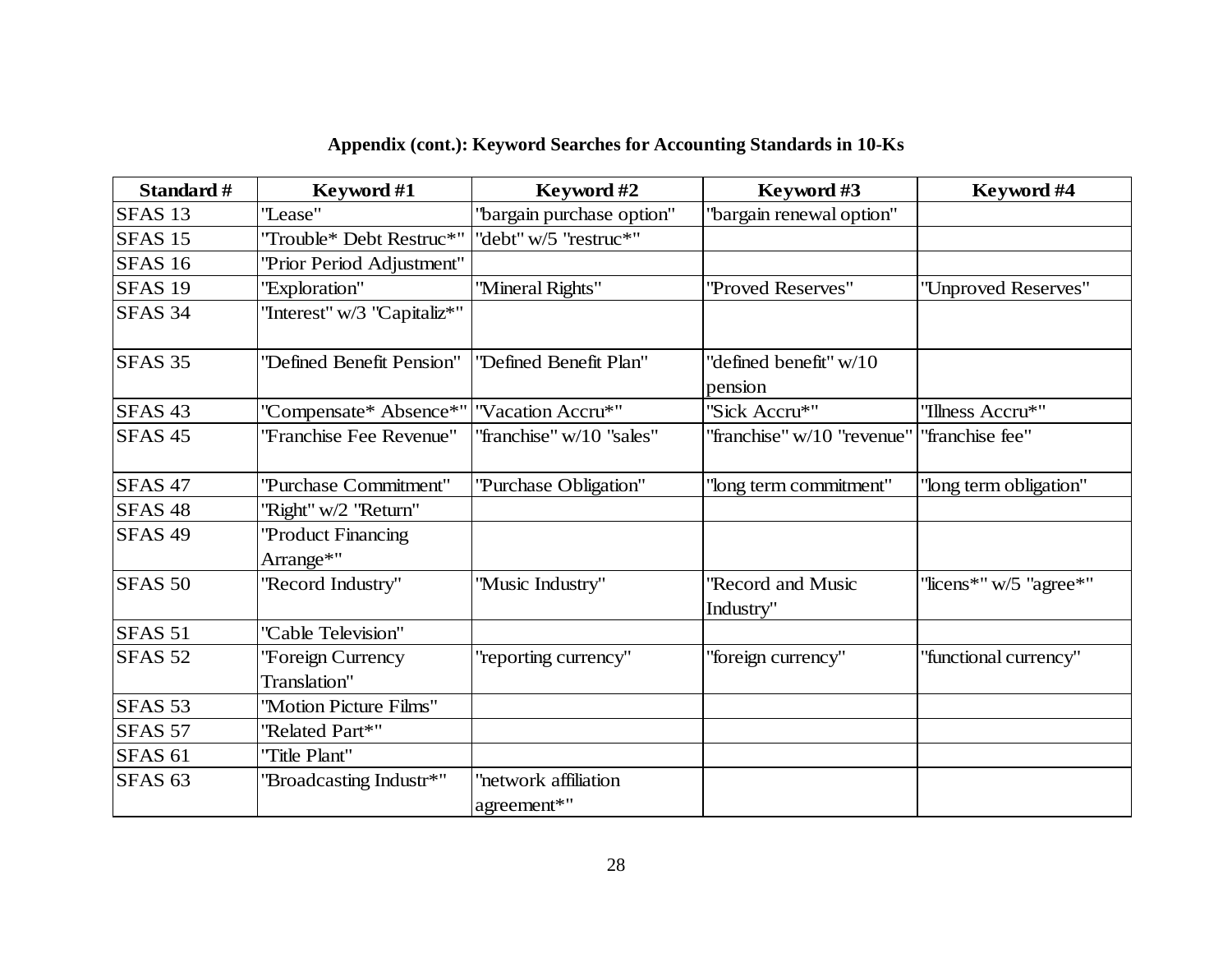| Standard #         | Keyword #1                    | Keyword #2                   | Keyword #3                 | Keyword #4               |
|--------------------|-------------------------------|------------------------------|----------------------------|--------------------------|
| SFAS <sub>65</sub> | "Mortgage Loans"              | ''Mortgage-Backed            | "Loan Fees"                | "Commitment Fees"        |
|                    |                               | Securities"                  |                            |                          |
| <b>SFAS 66</b>     | "Sale" w/5 "Real-Estate"      |                              |                            |                          |
| <b>SFAS 67</b>     | "Real Estate" w/5             | "Real Estate" w/5            | "Real Estate" w/5          | "Real Estate" w/5 "Sale" |
|                    | "Acquisition"                 | "Development"                | "Construction Real Estate" |                          |
|                    |                               |                              | w/5 "Sale"                 |                          |
| SFAS <sub>68</sub> | "Fund*" w/5 "Research         | "Research and Development    | "research and              |                          |
|                    | and Development"              | Arrangements"                | development" w/5           |                          |
|                    |                               |                              | "obligation*"              |                          |
| <b>SFAS 71</b>     | 'Cost-Based Rates" w/3        | "Accounting for the Effects  | "Regulatory Asset*"        | "Regulatory Liabilit*"   |
|                    | "Regulat*"                    | of Certain Types of          |                            |                          |
|                    |                               | Regulation"                  |                            |                          |
| <b>SFAS 101</b>    | "Discontinuation of           | "Cease* to Meet the          | "Cease* to Meet the        | regulated enterprise     |
|                    | <b>Application of FASB</b>    | Criteria" w/5 "SFAS 71"      | Criteria" w/5 "SFAS 71     |                          |
|                    | Statement no. 71"             |                              | no. 71"                    |                          |
| <b>SFAS 105</b>    | "Discontinuation of           | "Disclosur*" w/5 "Financial  |                            |                          |
|                    | <b>Information about</b>      | Instrument"                  |                            |                          |
|                    | Financial Instruments with    |                              |                            |                          |
|                    | <b>Off-Balance-Sheet Risk</b> |                              |                            |                          |
|                    | and Concentrations of         |                              |                            |                          |
| <b>SFAS 106</b>    | 'Postretirement Benefits      | ''Postretirement Health Care |                            |                          |
|                    | <b>Other Than Pensions"</b>   | Benefit"                     |                            |                          |
| <b>SFAS 107</b>    | "Disclos*" w/5 "Financial*    |                              |                            |                          |
|                    | Instrument*" w/5 "Fair        |                              |                            |                          |
|                    | Value"                        |                              |                            |                          |
| <b>SFAS 109</b>    | "Income Tax*"                 |                              |                            |                          |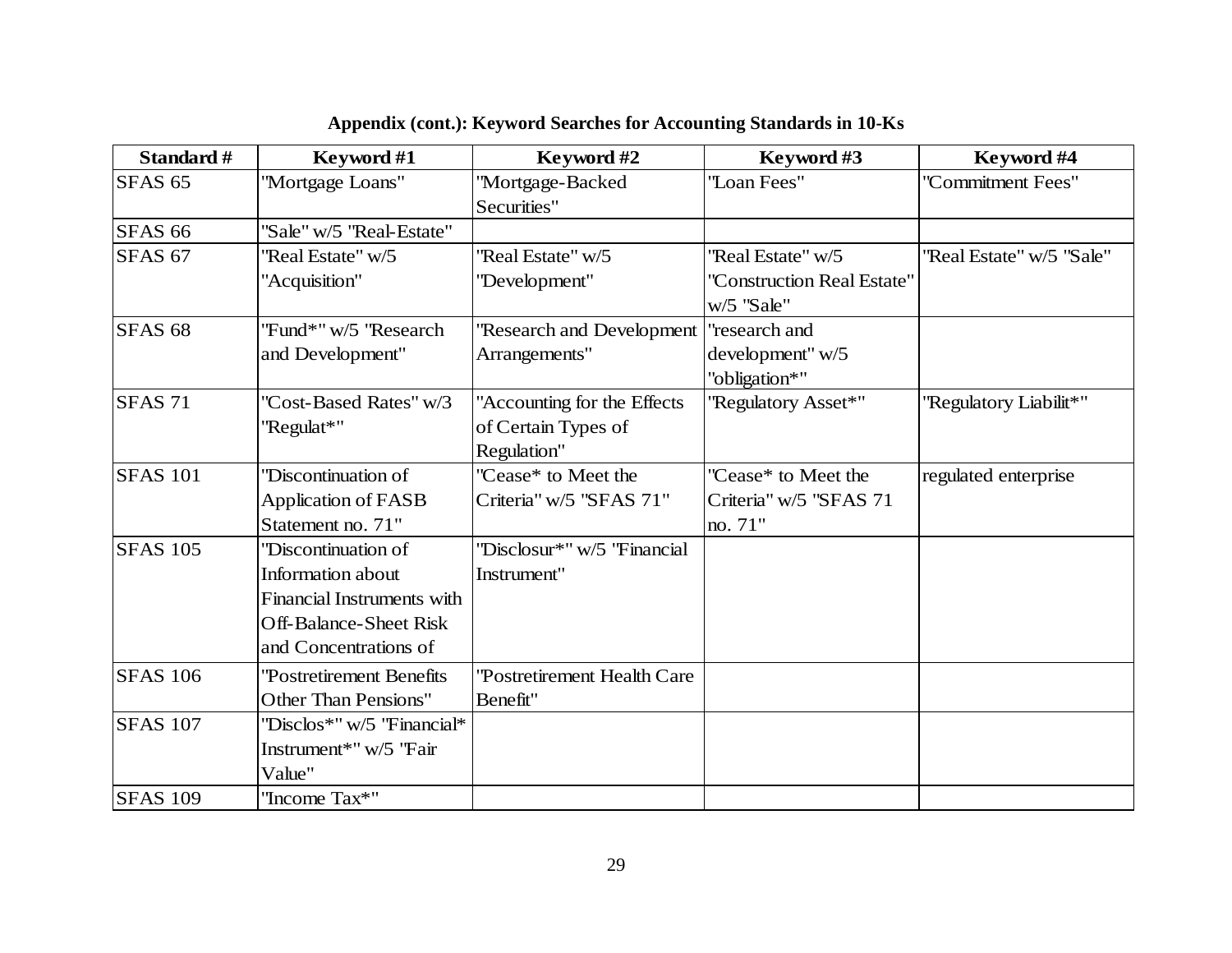| Standard #       | Keyword #1                    | Keyword #2                                              | Keyword #3               | Keyword #4                |
|------------------|-------------------------------|---------------------------------------------------------|--------------------------|---------------------------|
| <b>SFAS 113</b>  | "Reinsurance" w/5 "Short-     | "Reinsurance" w/5 "Long-                                |                          |                           |
|                  | Duration"                     | Duration"                                               |                          |                           |
| <b>SFAS 115</b>  | "Available-For-Sale" w/5      | "Trading" w/5 "Securit"                                 | "Held-To-Maturity" w/5   | other than temporary      |
|                  | "Securit*"                    |                                                         | 'Securit*"               | impairment w/10           |
|                  |                               |                                                         |                          | investment                |
| <b>SFAS 116</b>  | "Accounting for               | "nonreciprocal transfer"                                | 'donor imposed           | "donor imposed condition" |
|                  | <b>Contributions Received</b> |                                                         | restriction"             |                           |
|                  | and Contributions Made"       |                                                         |                          |                           |
| <b>SFAS 119</b>  | "Disclos*" w/5                |                                                         |                          |                           |
|                  | "Derivative"                  |                                                         |                          |                           |
| <b>SFAS 121</b>  |                               | "Impair" w/5 "Long-Lived"   "long lived" w/10 "dispos*" |                          |                           |
| <b>SFAS 123</b>  | "Stock-Based                  | "Stock Options" w/5 "Grant"                             | ''Restricted Stock" w/5  |                           |
|                  | Compensation"                 |                                                         | "Grant"                  |                           |
| <b>SFAS</b> 123r | "Stock-Based                  | "Stock Options" w/5 "Grant"                             | "Restricted Stock" w/5   |                           |
|                  | Compensation"                 |                                                         | "Grant"                  |                           |
| <b>SFAS 125</b>  | "Transfer" w/5 "Financ*       | "Servic*" w/5 "Financ*                                  | "Extinguishments" w/2    | transfer w/5 receivable   |
|                  | Asset*"                       | Asset*"                                                 | "Liabilit*"              |                           |
| <b>SFAS 128</b>  | "EPS" w/5 "Comput*"           | "EPS" w/5 "Calculat*"                                   | 'Earnings Per Share" w/5 | 'Earnings Per Share'' w/5 |
|                  |                               |                                                         | "Comput*"                | "Calculat*"               |
| <b>SFAS 129</b>  | "Disclos*" w/5 "Capital*      | "Disclos*" w/5 "Prefer*                                 | "Disclos*" w/5 "Redeem*  | "Capital* Struct*"        |
|                  | Struct*"                      | Stock*"                                                 | Stock*"                  |                           |
| <b>SFAS 130</b>  | "Comprehensive Income"        |                                                         |                          |                           |
| <b>SFAS 131</b>  | "Segment" w/5 "Disclos*"      | "Operating Segment"                                     | "Reportable Segment"     |                           |
| <b>SFAS 132</b>  | "Pension" w/5 "Benefit*"      | "Postretirement" w/5                                    |                          |                           |
|                  |                               | "Benefit"                                               |                          |                           |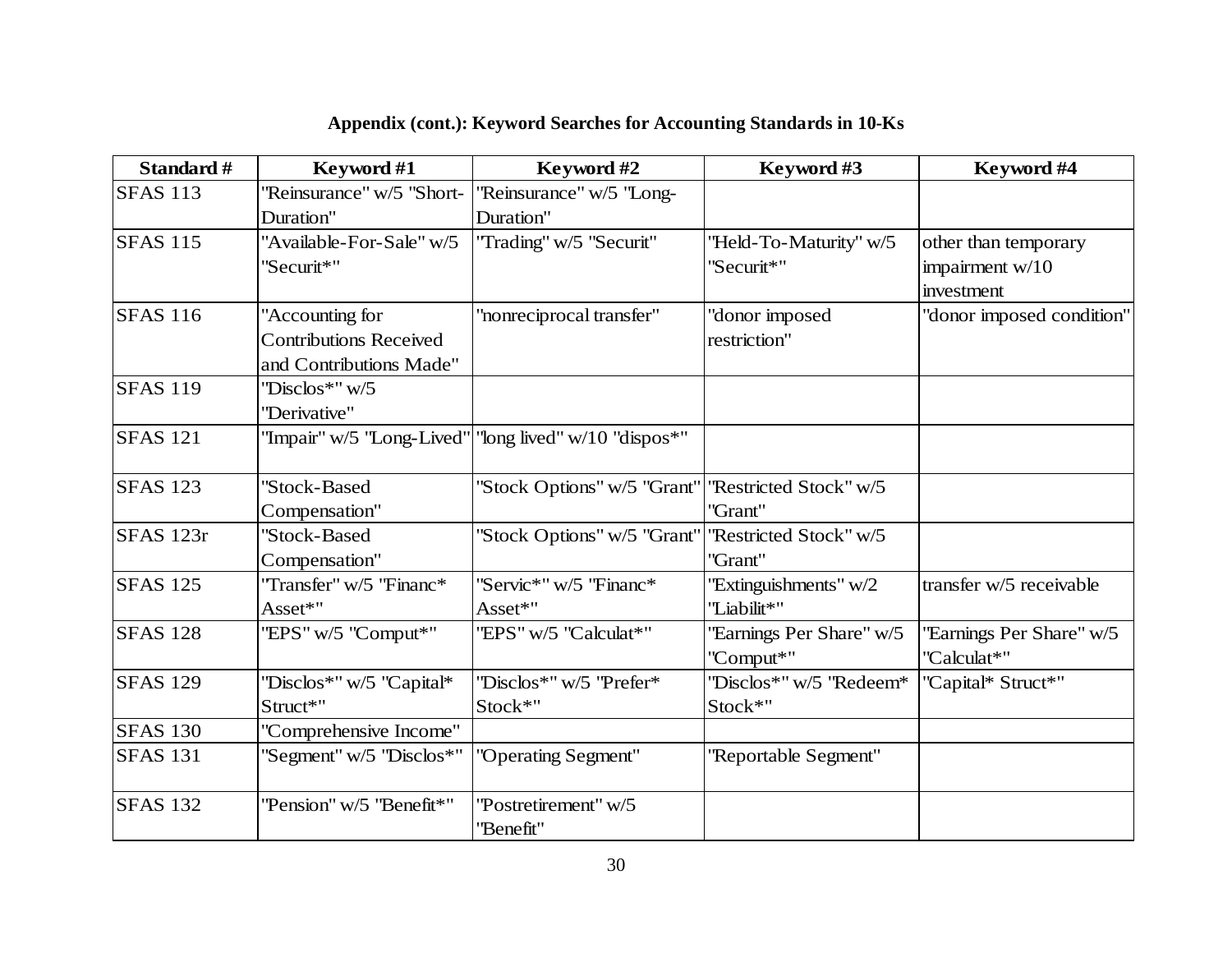| Standard #      | Keyword #1                     | Keyword #2                    |                         | Keyword #4               |
|-----------------|--------------------------------|-------------------------------|-------------------------|--------------------------|
| SFAS 132r       | "Pension" w/5 "Benefit*"       | "Postretirement" w/5          |                         |                          |
|                 |                                | "Benefit"                     |                         |                          |
| <b>SFAS 133</b> | "Derivativ*"                   | "Hedg*"                       |                         |                          |
| <b>SFAS 140</b> | "Transfer" w/5 "Financ*        | "Servic*" w/5 "Financ*        | 'Extinguishments'' w/2  |                          |
|                 | Asset*"                        | Asset*"                       | "Liabilit*"             |                          |
| <b>SFAS 141</b> | "Merger"                       | "Acquisition"                 | 'Business Combination"  | "Purchase Method" w/10   |
|                 |                                |                               |                         | "Combination"            |
| <b>SFAS 142</b> | "goodwill"                     | "Intangible Asset*"           |                         |                          |
| <b>SFAS 143</b> | 'Asset* Retirement             |                               |                         |                          |
|                 | Obligation"                    |                               |                         |                          |
| <b>SFAS 144</b> | "Impair*" w/5 "Long-           | "Disposal*" w/5 "long-        |                         |                          |
| <b>SFAS</b> 146 | "Restruct* Exp*"               | 'Exit" or "Disposal Activit*" | "Restruct* Charge"      | "One-time termination    |
|                 |                                |                               |                         | benefits"                |
| <b>SFAS 150</b> | Tnstruments with               |                               |                         |                          |
|                 | <b>Characteristics of Both</b> |                               |                         |                          |
|                 | Liabilities and Equity"        |                               |                         |                          |
| <b>SFAS 154</b> | 'Change in Accounting          | 'Change in Accounting         | 'Change in Reporting    |                          |
|                 | Principle"                     | Estimate"                     | Entity"                 |                          |
| <b>SAB 101</b>  | "Persuasive Evidence" w/5      | "Persuasive Evidence" w/5     | "Delivery" w/5 "Occur*" | "Fee is Fixed" w/5       |
|                 | "Arrangement"                  | "Agreement"                   |                         | "Determinable"           |
| SOP 97-2        | "Multiple Element" w/5         | "Objective Evidence" w/20     | "Vendor Specific        | "Software" w/10 "Revenue |
|                 | "Contract"                     | "Element*" w/5 "Fair Value"   | Objective Evidence"     | Recognition"             |
|                 |                                |                               |                         |                          |

All accounting standards also include added keywords representing appropriate titles for the standards (e.g., SFAS 34, FAS 34, or FASB Statement No. 34 for SFAS 34).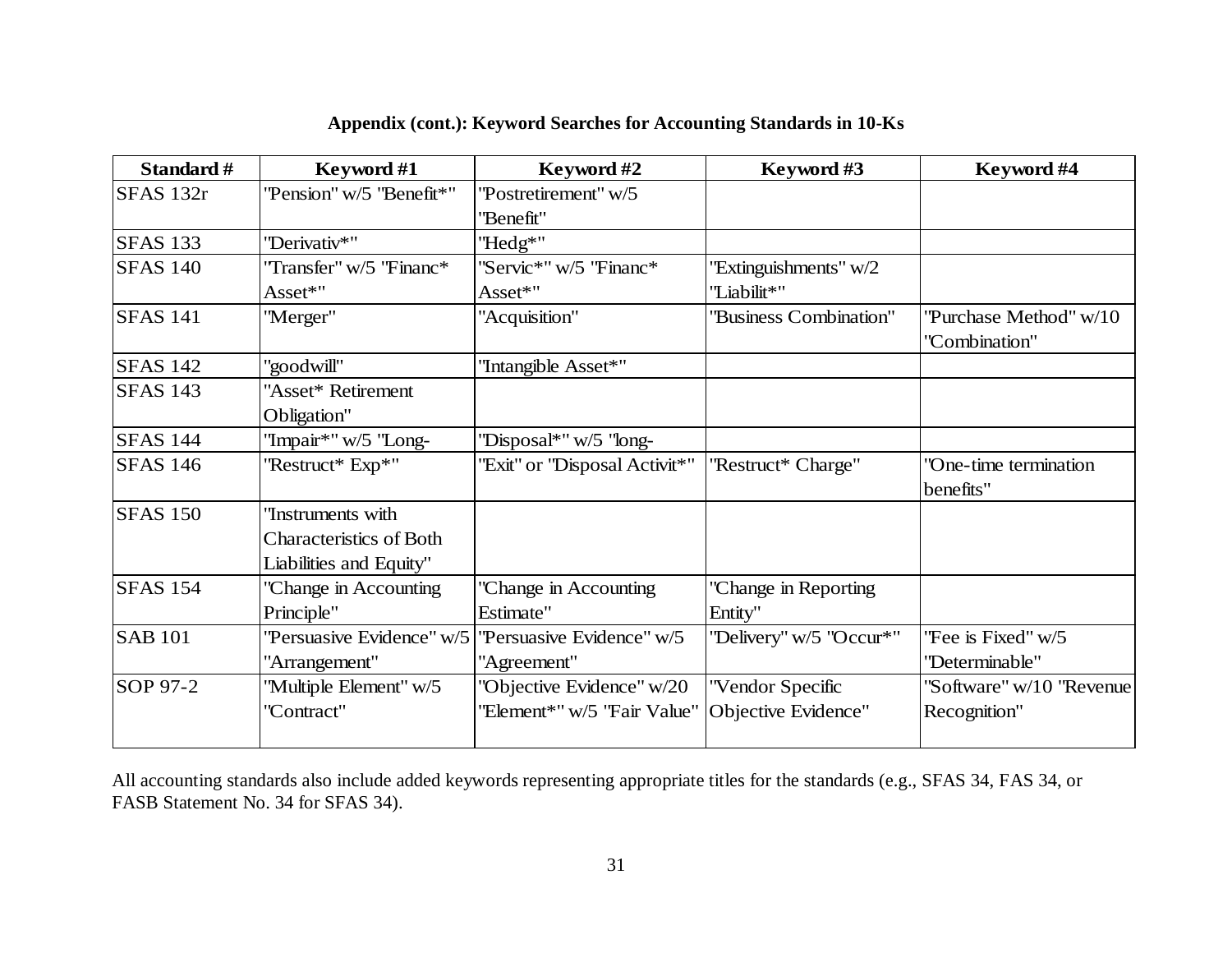# **Table 1: Sample Selection**

| Firms on Compustat with non-missing at, cik, ib from 1994-2006 | 123,319  |
|----------------------------------------------------------------|----------|
| Less firms unable to calculate PSCORE                          | (53,150) |
| Less firms with missing data                                   | (19,364) |
| Full sample firm years                                         | 50,805   |
|                                                                |          |
| Less firms without returns during the period                   | (6,777)  |
| Returns sample firm years                                      | 44,028   |

This table presents the sample selection criteria. We begin with all firms available on Compustat Xpressfeed with non-missing assets, income before extraordinary items, gvkey and cik. To calculate PSCORE, we need to obtain the 10-K from Edgar. For our returns regressions, we require firms to have CRSP stock return data over the year, reducing the sample for these tests.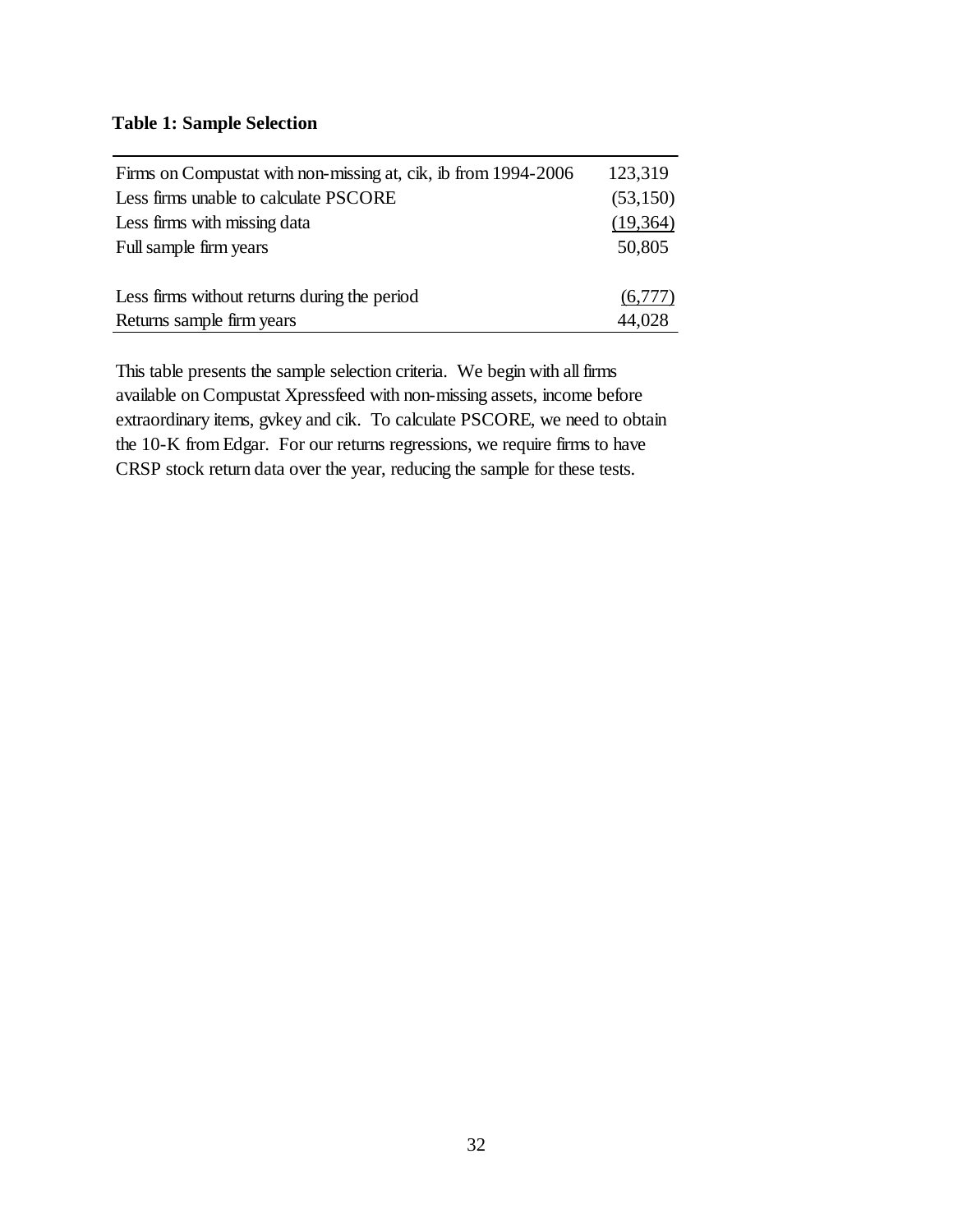#### **Table 2: Univariate Statistics**

|                 | $\underline{N}$ | Mean    | Stdev | p25     | $\overline{250}$ | <u>p75</u> |  |
|-----------------|-----------------|---------|-------|---------|------------------|------------|--|
| <b>PSCORE</b>   | 50,805          | $-1.70$ | 0.64  | $-2.01$ | $-1.60$          | $-1.27$    |  |
| <b>EARN</b>     | 50,805          | $-0.03$ | 0.22  | $-0.03$ | 0.03             | 0.07       |  |
| <b>CFO</b>      | 50,805          | 0.03    | 0.18  | 0.00    | 0.06             | 0.12       |  |
| <b>ACC</b>      | 50,805          | $-0.06$ | 0.13  | $-0.10$ | $-0.05$          | 0.00       |  |
| <b>SIZE</b>     | 50,805          | 5.17    | 2.22  | 3.71    | 5.17             | 6.66       |  |
| <b>BTM</b>      | 50,805          | 0.59    | 0.52  | 0.26    | 0.47             | 0.77       |  |
| <b>LEVERAGE</b> | 50,805          | 0.42    | 0.81  | 0.00    | 0.11             | 0.45       |  |
| <b>BUSSEG</b>   | 50,805          | 1.65    | 1.61  | 1.00    | 1.00             | 1.00       |  |
| <b>GEOSEG</b>   | 50,805          | 1.49    | 1.34  | 1.00    | 1.00             | 1.00       |  |
| <b>RET</b>      | 44,028          | 0.04    | 0.61  | $-0.31$ | $-0.06$          | 0.22       |  |

Panel A: Descriptive Statistics

This table reports descriptive statistics for the sample firms. EARN is earnings before extraordinary items (ib) divided by total assets (at). CFO is cash from operations (oancf) divided by total assets (at). ACC is EARN - CFO. PSCORE is the score of the firm's reliance on principles-based standards and is described in more detail in Section 3.1. SIZE is the log of total sales (sale). BTM is the book-to-market ratio of the firm at the end of the prior fiscal year (ceq/prcc\_f\*csho). LEVERAGE is the ratio of long-term debt to market value of equity at the end of the prior fiscal year (dltt/prcc\_f\*csho). BUSSEG (GEOSEG) is the number of business (geographic) segments reported in Compustat. RET is the market adjusted abnormal returns from the prior year's earnings announcement to the current year's earnings announcement. All variables except BUSSEG and GEOSEG are winsorized at 1 and 99 percentiles.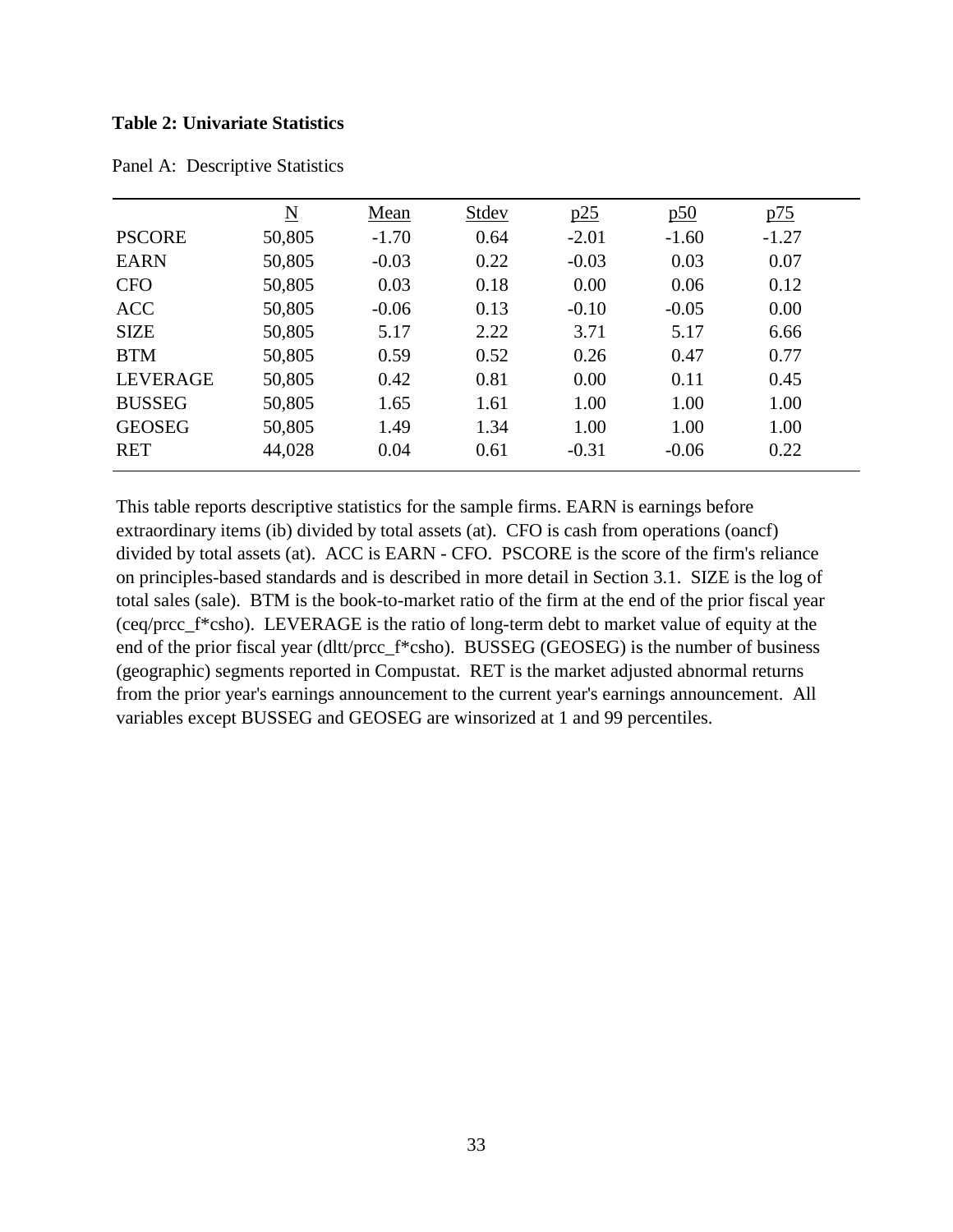### **Table 2 (continued): Univariate Statistics**

|                     |              |         | <b>MEAN</b> |         |                   |              |         | <b>MEDIAN</b> |         |                   |
|---------------------|--------------|---------|-------------|---------|-------------------|--------------|---------|---------------|---------|-------------------|
|                     | Rules<br>(1) | (2)     | (3)         | (4)     | Principles<br>(5) | Rules<br>(1) | (2)     | (3)           | (4)     | Principles<br>(5) |
| PSCORE <sub>t</sub> | (2.684)      | (1.920) | (1.597)     | (1.333) | (0.958)           | (2.518)      | (1.911) | (1.595)       | (1.335) | (1.015)           |
| $CFO_t$             | 0.050        | 0.043   | 0.035       | 0.026   | 0.005             | 0.061        | 0.064   | 0.066         | 0.066   | 0.058             |
| $EARN_t$            | (0.024)      | (0.022) | (0.024)     | (0.031) | (0.050)           | 0.021        | 0.027   | 0.031         | 0.032   | 0.033             |
| $EARN_{t+1}$        | (0.023)      | (0.028) | (0.036)     | (0.043) | (0.060)           | 0.021        | 0.024   | 0.028         | 0.030   | 0.030             |
| $\text{ACCRUAL}_t$  | (0.073)      | (0.065) | (0.059)     | (0.057) | (0.055)           | (0.048)      | (0.048) | (0.045)       | (0.045) | (0.041)           |
| $log(MVE)_{t-1}$    | 6.429        | 5.722   | 5.299       | 4.948   | 4.523             | 6.476        | 5.714   | 5.222         | 4.806   | 4.334             |
| $BTM_{t-1}$         | 0.579        | 0.573   | 0.577       | 0.601   | 0.599             | 0.486        | 0.460   | 0.462         | 0.476   | 0.473             |
| $RET_t$             | 0.035        | 0.036   | 0.034       | 0.055   | 0.041             | (0.038)      | (0.057) | (0.064)       | (0.064) | (0.072)           |
| $SIZE_t$            | 6.187        | 5.556   | 5.120       | 4.749   | 4.217             | 6.189        | 5.519   | 5.115         | 4.710   | 4.145             |
| $LEVERAGE_t$        | 0.634        | 0.460   | 0.374       | 0.326   | 0.283             | 0.269        | 0.140   | 0.092         | 0.075   | 0.043             |

Panel B: Descriptive Statistics by PSCORE Quintile

This table reports descriptive statistics for the sample firms by PSCORE quintiles. PSCORE is the score of the firm's reliance on principles-based standards and is described in more detail in Section 3.1. EARN is earnings before extraordinary items (ib) divided by total assets (at). CFO is cash from operations (oancf) divided by total assets (at). ACCRUAL is EARN - CFO. log(MVE) is the log of the market value of equity (prcc\_f\*csho) at the end of the prior fiscal year. BTM is the book-to-market ratio of the firm at the end of the prior fiscal year (ceq/prcc\_f\*csho). RET is the market adjusted abnormal returns from the prior year's earnings announcement to the current year's earnings announcement. SIZE is the log of total sales (sale). LEVERAGE is the ratio of long-term debt to market value of equity at the end of the prior fiscal year (dltt/prcc\_f\*csho).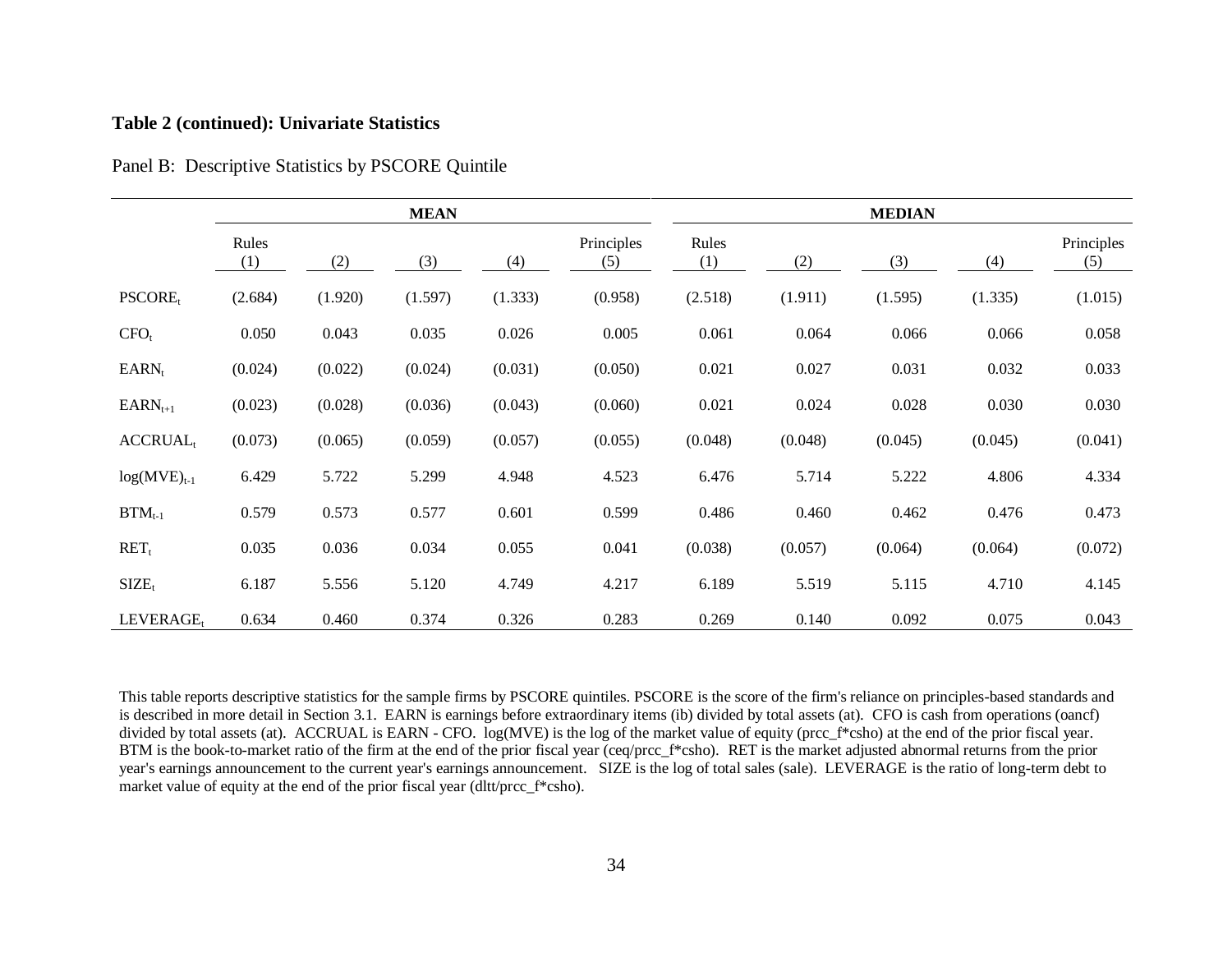# **Table 3: Regression Estimates of the Effect of Principles-Based Standards on the Relation Between Annual Returns and Earnings**

|                     | Model 1         |         | <b>Model 2</b>  |         |  |
|---------------------|-----------------|---------|-----------------|---------|--|
|                     | coeff.          | p-value | coeff.          | p-value |  |
| <b>EARN</b>         | 0.534           | (0.006) | 0.471           | (0.013) |  |
| <b>PSCORE</b>       | 0.011           | (0.107) | 0.003           | (0.718) |  |
| EARN*PSCORE         | 0.131           | (0.019) | 0.152           | (0.005) |  |
| EARN*SIZE           | 0.171           | 0.000   | 0.186           | 0.000   |  |
| EARN*BTM            | (0.156)         | (0.011) | (0.061)         | (0.235) |  |
| EARN*LEVERAGE       | (0.141)         | 0.000   | (0.143)         | 0.000   |  |
| EARN*BUSSEG         | (0.020)         | (0.270) | (0.012)         | (0.528) |  |
| EARN*GEOSEG         | (0.043)         | (0.071) | (0.031)         | (0.184) |  |
| <b>SIZE</b>         |                 |         | (0.010)         | (0.001) |  |
| <b>BTM</b>          |                 |         | 0.140           | 0.000   |  |
| <b>LEVERAGE</b>     |                 |         | 0.030           | (0.013) |  |
| <b>BUSSEG</b>       |                 |         | (0.010)         | (0.001) |  |
| <b>GEOSEG</b>       |                 |         | 0.013           | (0.000) |  |
| Intercept           | (0.026)         | (0.858) | (0.073)         | (0.008) |  |
| <b>Year Dummies</b> | <b>INCLUDED</b> |         | <b>INCLUDED</b> |         |  |
| N                   | 44,028          |         | 44,028          |         |  |
| $R^2$               | 9.84%           |         | 11.44%          |         |  |

| $RET_{it} = \beta_0 + \beta_1 EARN_{it} + \beta_2 PSCORE_{it} + \beta_3 EARN_{it} \times PSCORE_{it}$ |  |
|-------------------------------------------------------------------------------------------------------|--|
| $+\beta_{4-11}$ CONTROLS + $\beta_{12-19}$ EARN <sub>it</sub> × CONTROLS + $\varepsilon_{it}$         |  |

This table presents regression estimates of annual returns on earnings and earnings interacted with PSCORE and controls to determine whether reliance on principles-based standards increases or decreases the informativeness of earnings. All variables are defined in Table 2. Fiscal year indicators are included in the model but not presented. P-values are listed in parentheses next to the coefficients and are calculated using standard errors clustered by industry (2-digit SIC).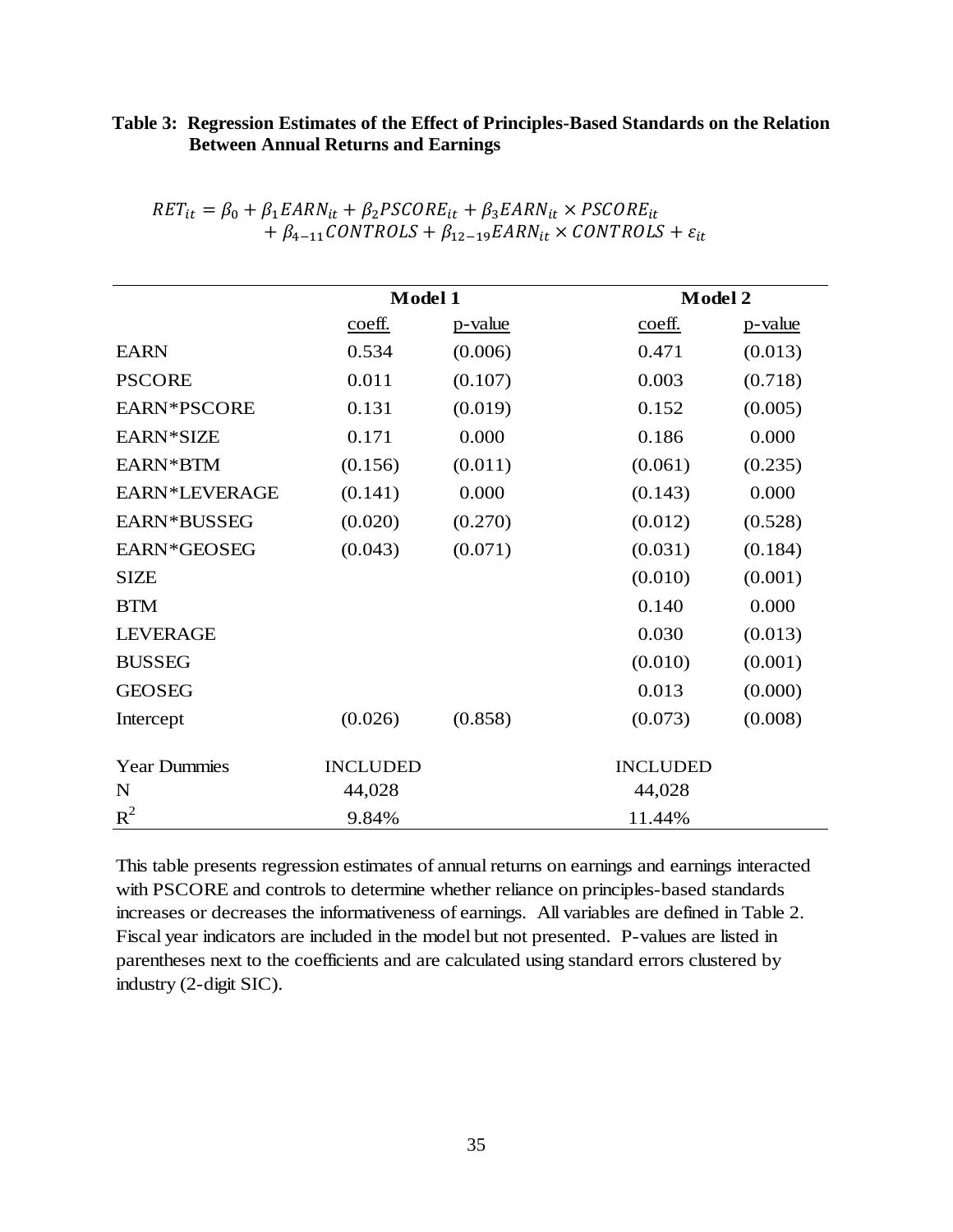# **Table 4: Regression Estimates of the Effect of Principles-Based Standards on the Persistence of Accounting Earnings**

|                     |                                          | Model 1 |                 | <b>Model 2</b> |
|---------------------|------------------------------------------|---------|-----------------|----------------|
|                     | $\overline{\underline{\mathrm{coeff}}}.$ | p-value | coeff.          | p-value        |
| <b>EARN</b>         | 0.960                                    | 0.000   | 0.887           | 0.000          |
| <b>PSCORE</b>       | (0.003)                                  | (0.136) | 0.010           | (0.002)        |
| EARN*PSCORE         | 0.044                                    | (0.027) | 0.040           | (0.035)        |
| EARN*SIZE           | (0.040)                                  | 0.000   | (0.039)         | 0.000          |
| EARN*BTM            | (0.050)                                  | (0.016) | (0.040)         | (0.056)        |
| EARN*LEVERAGE       | 0.013                                    | (0.619) | 0.015           | (0.544)        |
| EARN*BUSSEG         | 0.013                                    | (0.085) | 0.007           | (0.281)        |
| EARN*GEOSEG         | (0.007)                                  | (0.116) | (0.005)         | (0.239)        |
| <b>SIZE</b>         |                                          |         | 0.014           | 0.000          |
| <b>BTM</b>          |                                          |         | 0.010           | (0.001)        |
| <b>LEVERAGE</b>     |                                          |         | (0.002)         | (0.162)        |
| <b>BUSSEG</b>       |                                          |         | (0.001)         | (0.270)        |
| <b>GEOSEG</b>       |                                          |         | 0.000           | (0.937)        |
| Intercept           | 0.006                                    | (0.177) | (0.062)         | 0.000          |
| <b>Year Dummies</b> | <b>INCLUDED</b>                          |         | <b>INCLUDED</b> |                |
| N                   | 50,805                                   |         | 50,805          |                |
| $R^2$               | 57.51%                                   |         | 58.65%          |                |

| $EARN_{it+1} = \beta_0 + \beta_1 EARN_{it} + \beta_2 PSCORE_{it} + \beta_3 EARN_{it} \times PSCORE_{it}$ |
|----------------------------------------------------------------------------------------------------------|
| $+\beta_{4-11}$ CONTROLS + $\beta_{12-19}$ EARN <sub>it</sub> × CONTROLS + $\varepsilon_{it}$            |

This table presents regression estimates of annual returns on earnings his table presents persistence regression estimates of future earnings on current earnings and interacted with PSCORE and control variables. All variables are defined in Table 2. Fiscal year indicators are included in the model but not presented. P-values are listed in parentheses next to the coefficients and are calculated using standard errors clustered by industry (2-digit SIC).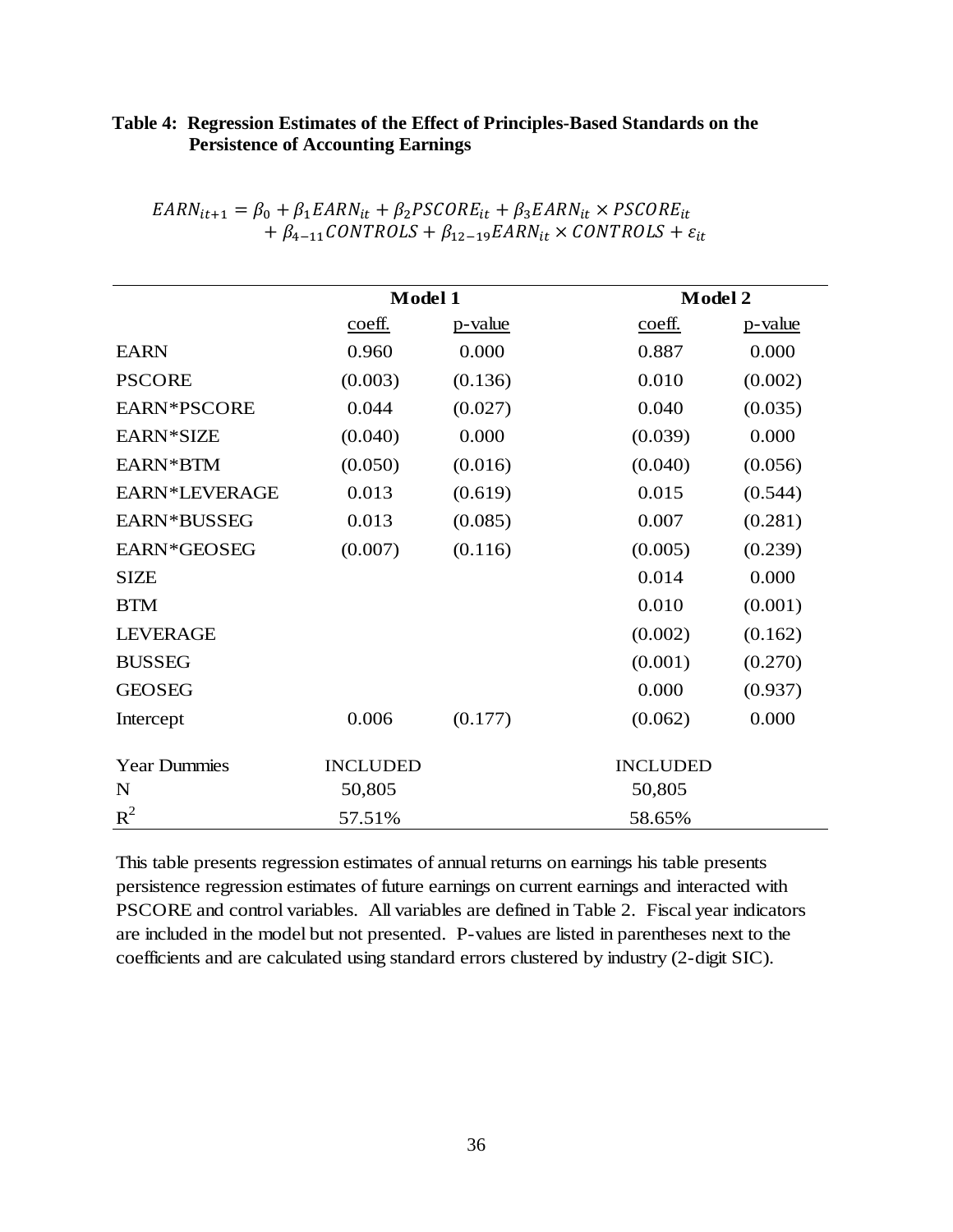## **Table 5: Regression Estimates of the Effect of Principles-Based Standards on Earnings Informativeness Relative to Future Cash Flows**

Panel A: Regression Using Earnings as Independent Variable

|                     | Model 1         |         | Model 2         |         |
|---------------------|-----------------|---------|-----------------|---------|
|                     | coeff.          | p-value | coeff.          | p-value |
| <b>EARN</b>         | 0.809           | 0.000   | 0.742           | 0.000   |
| <b>PSCORE</b>       | (0.008)         | (0.078) | 0.006           | (0.235) |
| EARN*PSCORE         | 0.076           | 0.000   | 0.067           | 0.000   |
| EARN*SIZE           | (0.031)         | 0.000   | (0.033)         | 0.000   |
| EARN*BTM            | (0.078)         | 0.000   | (0.082)         | 0.000   |
| EARN*LEVERAGE       | (0.090)         | (0.001) | (0.091)         | 0.000   |
| EARN*BUSSEG         | 0.008           | (0.306) | 0.002           | (0.825) |
| EARN*GEOSEG         | (0.007)         | (0.186) | (0.004)         | (0.353) |
| <b>SIZE</b>         |                 |         | 0.014           | 0.000   |
| <b>BTM</b>          |                 |         | (0.002)         | (0.727) |
| <b>LEVERAGE</b>     |                 |         | (0.005)         | (0.001) |
| <b>BUSSEG</b>       |                 |         | (0.001)         | (0.075) |
| <b>GEOSEG</b>       |                 |         | 0.001           | (0.195) |
| Intercept           | 0.051           | 0.000   | (0.010)         | (0.527) |
| <b>Year Dummies</b> | <b>INCLUDED</b> |         | <b>INCLUDED</b> |         |
| N                   | 50,805          |         | 50,805          |         |
| $R^2$               | 53.25%          |         | 55.22%          |         |

 $CFO_{it+1} = \beta_0 + \beta_1 EARN_{it} + \beta_2 PSCORE_{it} + \beta_3 EARN_{it} \times PSCORE_{it}$ +  $\beta_{4-11}$ CONTROLS +  $\beta_{12-19}$ EARN<sub>it</sub> × CONTROLS +  $\varepsilon_{it}$ 

This table presents regression estimates of future cash flows on current earnings interacted with PSCORE and controls to determine whether reliance on principles-based standards increases or decreases the informativeness of earnings. All variables are defined in Table 2. Fiscal year indicators are included in the model but not presented. P-values are listed in parentheses next to the coefficients and are calculated using standard errors clustered by industry (2-digit SIC).